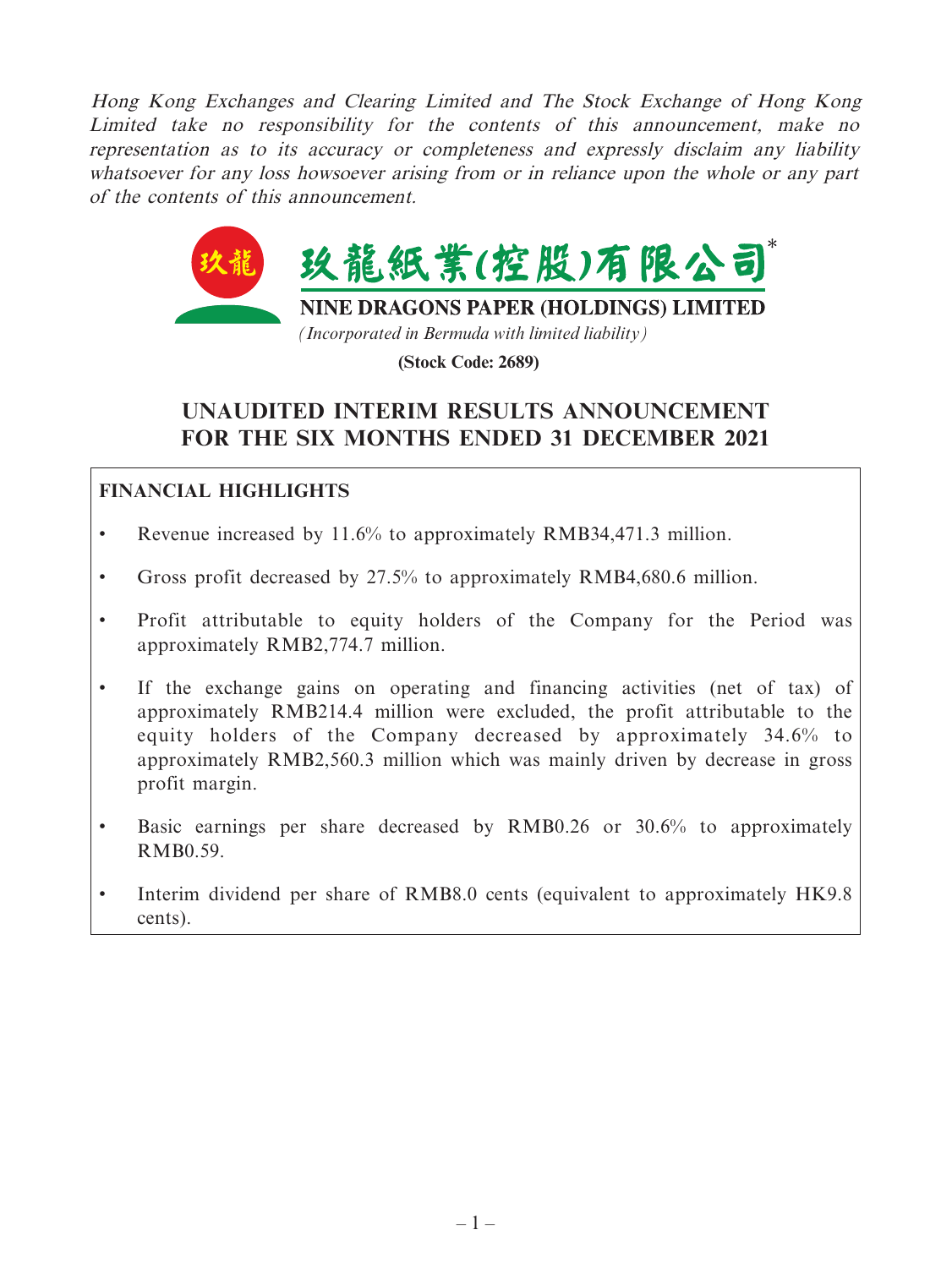### **FINANCIAL RESULTS**

The board of directors ("Board") of Nine Dragons Paper (Holdings) Limited (the "Company") is pleased to announce the unaudited consolidated interim results of the Company and its subsidiaries (the "Group" or "ND Paper") for the six months ended 31 December 2021 (the "Period"), together with the comparative figures for the corresponding period of the last year.

# **INTERIM CONDENSED CONSOLIDATED INCOME STATEMENT**

|                                                                                                                                                                 |                     |                                                   | <b>Six months ended</b><br><b>31 December</b>    |  |
|-----------------------------------------------------------------------------------------------------------------------------------------------------------------|---------------------|---------------------------------------------------|--------------------------------------------------|--|
|                                                                                                                                                                 | <b>Note</b>         | 2021<br><b>RMB'000</b><br>(Unaudited)             | 2020<br><b>RMB'000</b><br>(Unaudited)            |  |
| <b>Revenue</b><br>Cost of goods sold                                                                                                                            | $\mathfrak{H}$      | 34, 471, 332<br>(29,790,762)                      | 30,886,630<br>(24, 431, 492)                     |  |
| <b>Gross profit</b>                                                                                                                                             |                     | 4,680,570                                         | 6,455,138                                        |  |
| Other income, other expense and other gains<br>net<br>Exchange losses on operating activities $-$ net<br>Selling and marketing costs<br>Administrative expenses |                     | 396,502<br>(39, 047)<br>(947, 340)<br>(1,202,365) | 397,106<br>(17, 571)<br>(920, 957)<br>(979, 783) |  |
| <b>Operating profit</b>                                                                                                                                         |                     | 2,888,320                                         | 4,933,933                                        |  |
| Finance $costs$ — net<br>- Finance income<br>- Finance costs                                                                                                    | 7<br>$\overline{7}$ | (334, 394)<br>97,356<br>(431,750)                 | (276,984)<br>38,285<br>(315,269)                 |  |
| Exchange gains on financing activities $-$ net<br>Share of profit of associates and a joint venture<br>$-$ net                                                  |                     | 256,704<br>64,465                                 | 122,666<br>98,218                                |  |
| Profit before income tax<br>Income tax expense                                                                                                                  | 8                   | 2,875,095<br>(80, 015)                            | 4,877,833<br>(870, 112)                          |  |
| <b>Profit for the Period</b>                                                                                                                                    |                     | 2,795,080                                         | 4,007,721                                        |  |
| Profit attributable to:<br>- Equity holders of the Company<br>— Non-controlling interests                                                                       |                     | 2,774,725<br>20,355                               | 4,001,987<br>5,734                               |  |
|                                                                                                                                                                 |                     | 2,795,080                                         | 4,007,721                                        |  |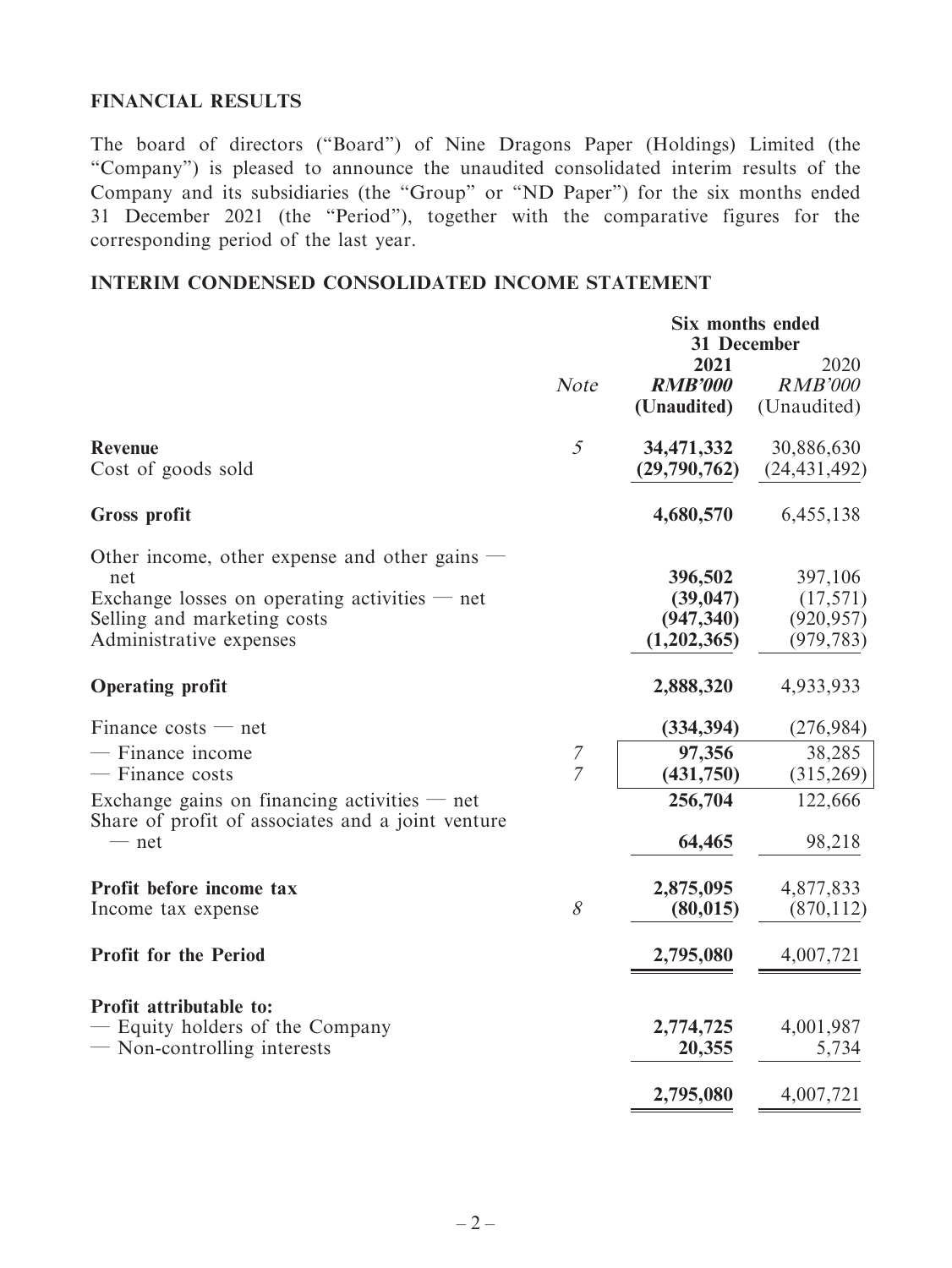|                                                                                      |             |             | Six months ended |
|--------------------------------------------------------------------------------------|-------------|-------------|------------------|
|                                                                                      | 31 December |             |                  |
|                                                                                      |             | 2021        | 2020             |
|                                                                                      | <b>Note</b> | (Unaudited) | (Unaudited)      |
| Basic earnings per share for profit attributable to<br>equity holders of the Company |             |             |                  |
| (expressed in RMB per share)                                                         | 9           | 0.59        | 0.85             |
| Diluted earnings per share for profit attributable to                                |             |             |                  |
| equity holders of the Company                                                        |             |             |                  |
| (expressed in RMB per share)                                                         | 9           | 0.59        | 0.85             |

Details of dividends to equity holders of the Company for the Period are set out in Note 10.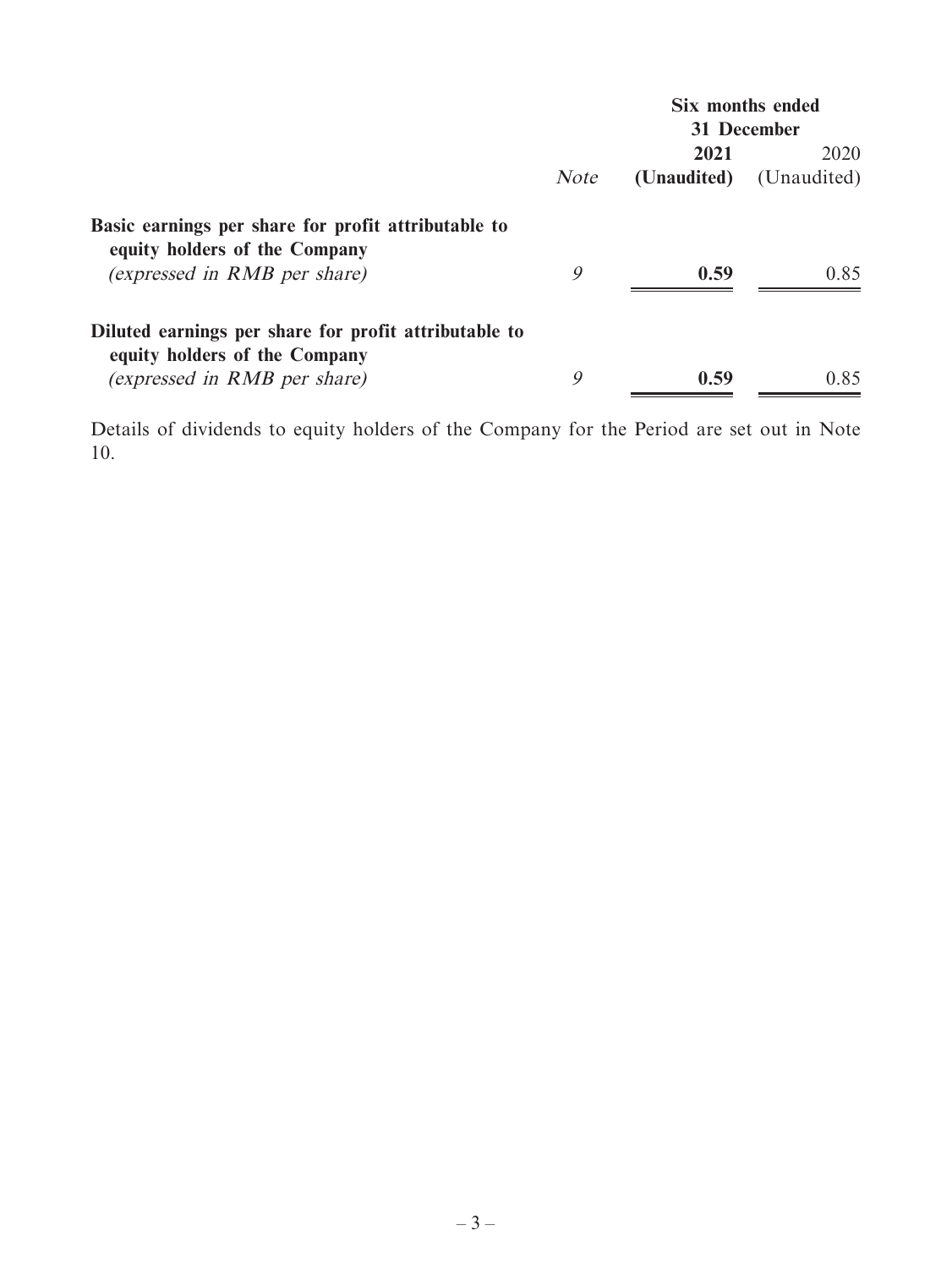# **INTERIM CONDENSED CONSOLIDATED STATEMENT OF COMPREHENSIVE INCOME**

|                                                                    | Six months ended |                |
|--------------------------------------------------------------------|------------------|----------------|
|                                                                    | 31 December      |                |
|                                                                    | 2021             | 2020           |
|                                                                    | <b>RMB'000</b>   | <i>RMB'000</i> |
|                                                                    | (Unaudited)      | (Unaudited)    |
| <b>Profit for the Period</b>                                       | 2,795,080        | 4,007,721      |
| Other comprehensive income:                                        |                  |                |
| (items that may be reclassified subsequently to<br>profit or loss) |                  |                |
| - Currency translation differences                                 | (4,869)          | (55, 151)      |
| <b>Total comprehensive income for the Period</b>                   | 2,790,211        | 3,952,570      |
| Total comprehensive income for the period attributable to:         |                  |                |
| - Equity holders of the Company                                    | 2,776,054        | 3,971,514      |
| - Non-controlling interests                                        | 14,157           | (18, 944)      |
|                                                                    | 2,790,211        | 3,952,570      |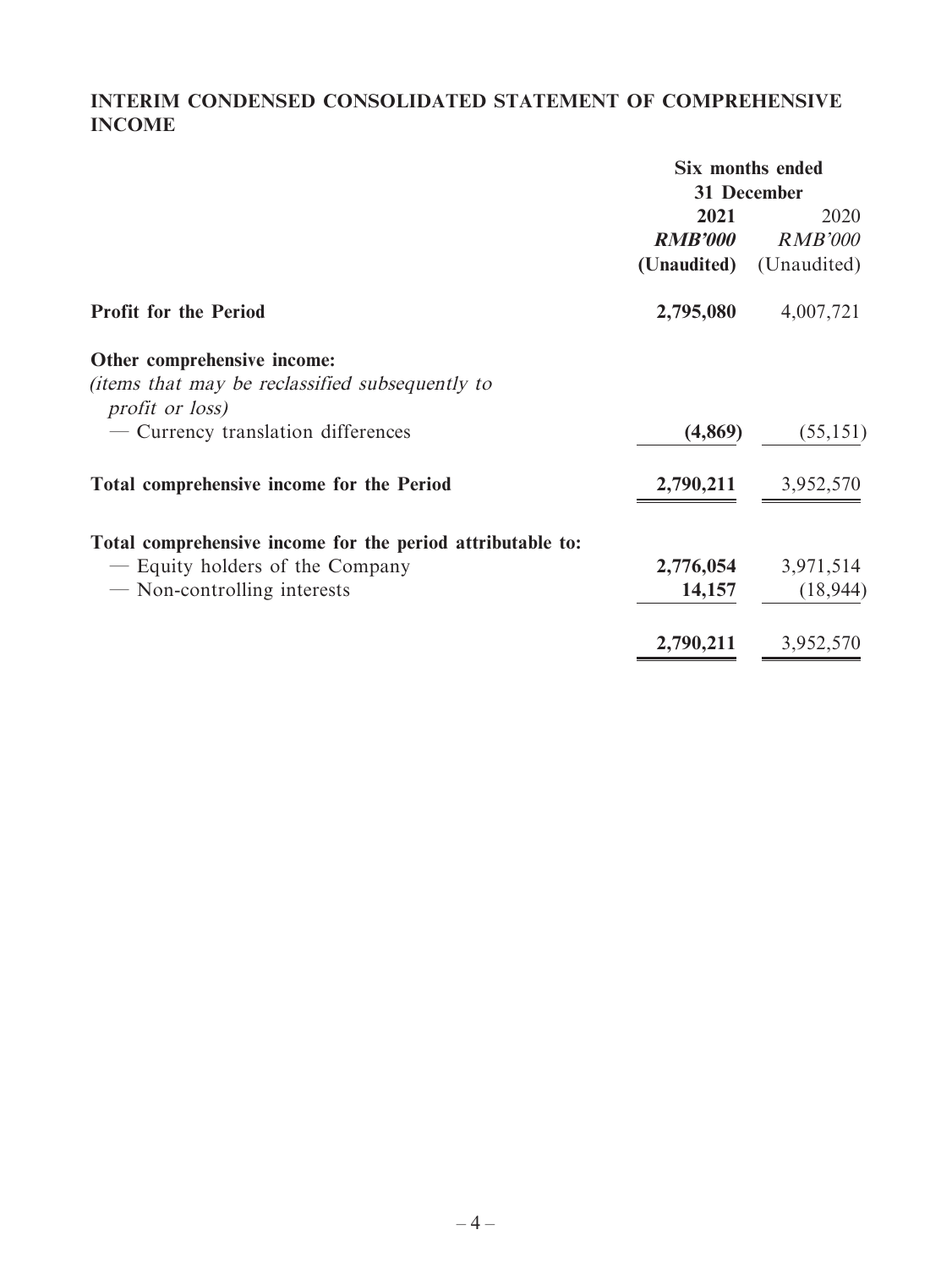# **INTERIM CONDENSED CONSOLIDATED BALANCE SHEET**

|                                                                                        | Note | 31 December<br>2021<br><b>RMB'000</b><br>(Unaudited) | 30 June<br>2021<br><b>RMB'000</b><br>(Audited) |
|----------------------------------------------------------------------------------------|------|------------------------------------------------------|------------------------------------------------|
| <b>ASSETS</b>                                                                          |      |                                                      |                                                |
| <b>Non-current assets</b>                                                              |      |                                                      |                                                |
| Property, plant and equipment                                                          | 11   | 64, 642, 356                                         | 60,198,470                                     |
| Right-of-use assets                                                                    | 11   | 2,106,629                                            | 1,650,534                                      |
| Intangible assets                                                                      |      | 315,758                                              | 313,137                                        |
| Investment in associates and a joint venture                                           |      | 218,191                                              | 199,086                                        |
| Prepayments                                                                            | 13   | 667,431                                              | 1,012,244                                      |
| Deferred income tax assets                                                             |      | 100,715                                              | 80,454                                         |
|                                                                                        |      | 68,051,080                                           | 63,453,925                                     |
| <b>Current assets</b>                                                                  |      |                                                      |                                                |
| Inventories                                                                            | 12   | 10,439,588                                           | 8,214,492                                      |
| Trade and bills receivables                                                            | 13   | 4,971,593                                            | 6,365,530                                      |
| Other receivables and prepayments                                                      | 13   | 4,476,632                                            | 3,889,194                                      |
| Financial assets at fair value through profit or                                       |      |                                                      |                                                |
| loss                                                                                   |      | 76,773                                               | 77,633                                         |
| Tax recoverable                                                                        |      | 148,483                                              | 26,404                                         |
| Restricted cash                                                                        |      | 60,304                                               | 76,427                                         |
| Short-term bank deposits                                                               |      | 31,855                                               | 37,785                                         |
| Cash and cash equivalents                                                              |      | 8,134,773                                            | 10,031,059                                     |
|                                                                                        |      | 28,340,001                                           | 28,718,524                                     |
| <b>Total assets</b>                                                                    |      | 96,391,081                                           | 92,172,449                                     |
|                                                                                        |      |                                                      |                                                |
| <b>EQUITY</b><br>Capital and reserves attributable to equity holders<br>of the Company |      |                                                      |                                                |
| Share capital                                                                          | 14   | 480,531                                              | 480,531                                        |
| Share premium                                                                          | 14   | 1,084,720                                            | 3,884,720                                      |
| Other reserves                                                                         |      | 6,041,558                                            | 4,593,424                                      |
| Retained earnings                                                                      |      | 39,549,304                                           | 36,969,817                                     |
|                                                                                        |      | 47,156,113                                           | 45,928,492                                     |
| <b>Non-controlling interests</b>                                                       |      | 481,342                                              | 467,185                                        |
| <b>Total equity</b>                                                                    |      | 47,637,455                                           | 46,395,677                                     |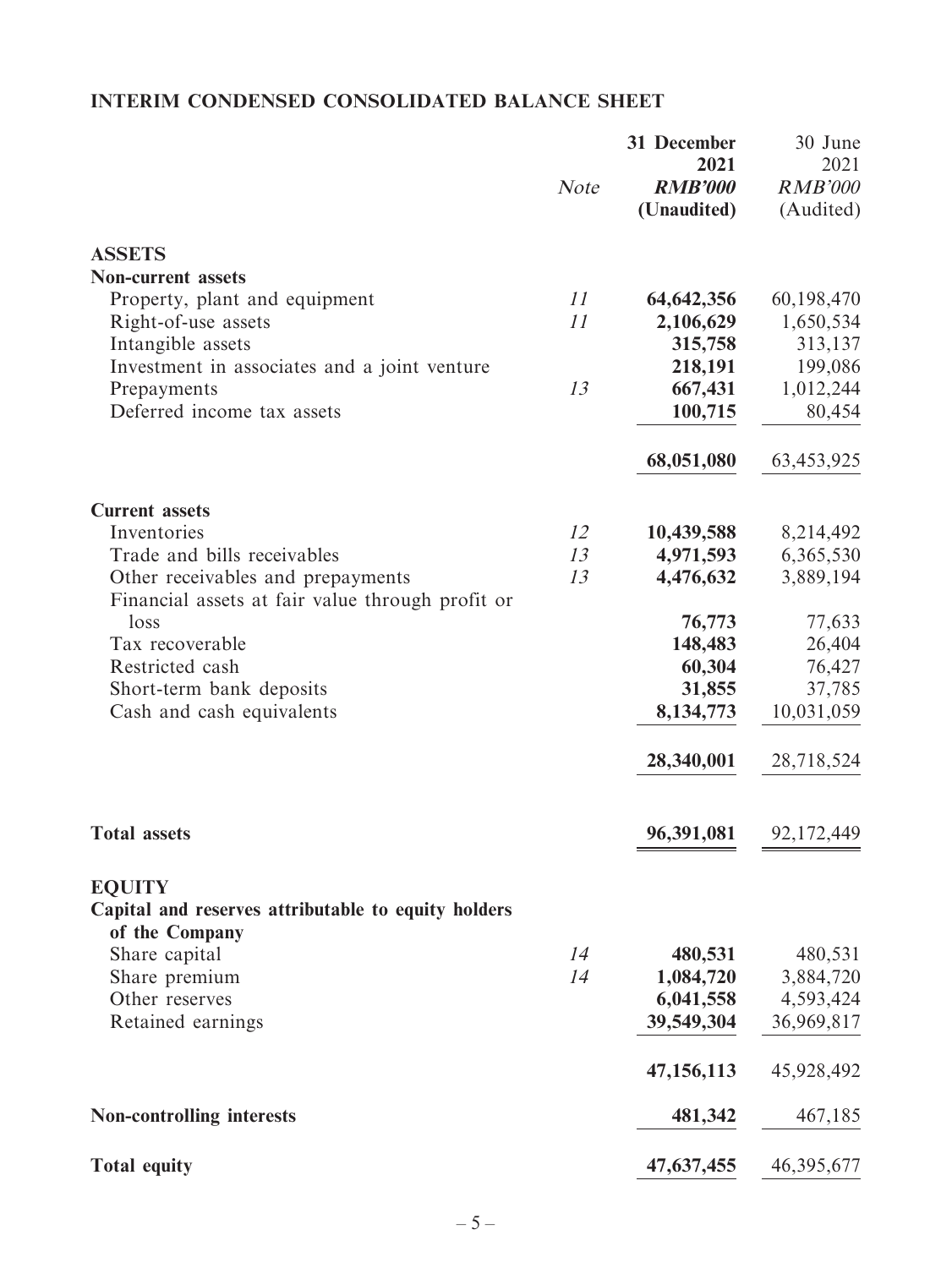# **INTERIM CONDENSED CONSOLIDATED BALANCE SHEET (CONTINUED)**

|                                 | <b>Note</b> | 31 December<br>2021<br><b>RMB'000</b><br>(Unaudited) | 30 June<br>2021<br><b>RMB'000</b><br>(Audited) |
|---------------------------------|-------------|------------------------------------------------------|------------------------------------------------|
| <b>LIABILITIES</b>              |             |                                                      |                                                |
| <b>Non-current liabilities</b>  |             |                                                      |                                                |
| <b>Borrowings</b>               | 15          | 17,012,166                                           | 17,523,289                                     |
| Other payables                  |             | 109,983                                              | 122,303                                        |
| Deferred income tax liabilities |             | 4,256,209                                            | 4,199,472                                      |
|                                 |             | 21,378,358                                           | 21,845,064                                     |
| <b>Current liabilities</b>      |             |                                                      |                                                |
| <b>Borrowings</b>               | 15          | 17,726,704                                           | 16,587,595                                     |
| Trade and bills payables        | 16          | 5,246,476                                            | 4,349,598                                      |
| Contract liabilities            |             | 431,917                                              | 361,072                                        |
| Other payables                  |             | 3,680,842                                            | 2,253,014                                      |
| Current income tax liabilities  |             | 289,329                                              | 380,429                                        |
|                                 |             | 27, 375, 268                                         | 23,931,708                                     |
| <b>Total liabilities</b>        |             | 48,753,626                                           | 45,776,772                                     |
| Total equity and liabilities    |             | 96,391,081                                           | 92,172,449                                     |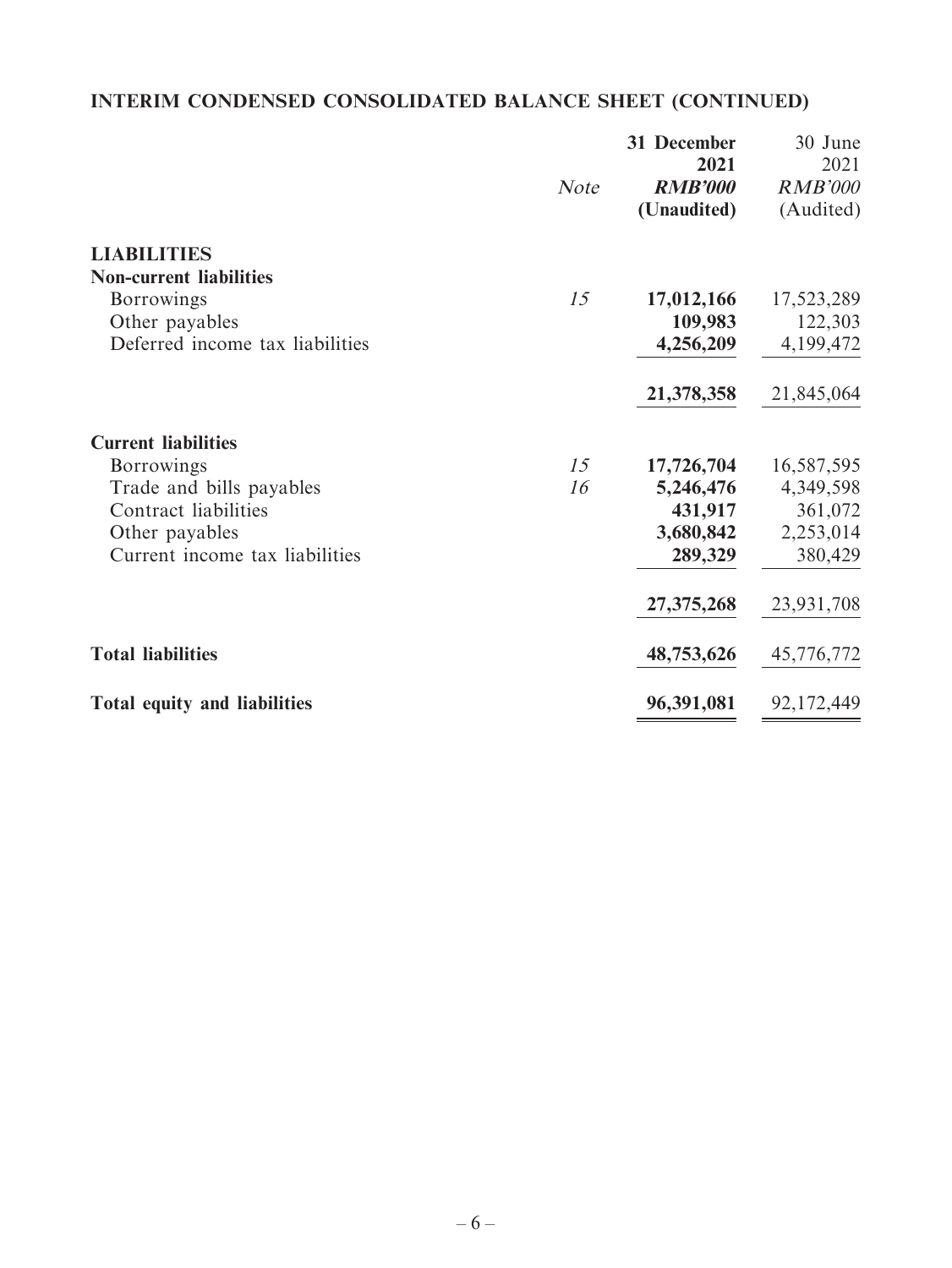# **CASH FLOWS INFORMATION**

|                                                                                                                    | Six months ended |                |
|--------------------------------------------------------------------------------------------------------------------|------------------|----------------|
|                                                                                                                    | 31 December      |                |
|                                                                                                                    | 2021             | 2020           |
|                                                                                                                    | <b>RMB'000</b>   | <b>RMB'000</b> |
|                                                                                                                    | (Unaudited)      | (Unaudited)    |
| Profit for the Period                                                                                              | 2,795,080        | 4,007,721      |
| Adjustments for non-cash items/income tax/other items with<br>investing or financing cash flows effects/changes in |                  |                |
| working capital                                                                                                    | 1,186,693        | (155, 470)     |
| Cash generated from operations                                                                                     | 3,981,773        | 3,852,251      |
| Income tax paid                                                                                                    | (267, 618)       | (316, 364)     |
| Interest paid                                                                                                      | (525, 942)       | (401, 153)     |
| Net cash generated from operating activities                                                                       | 3,188,213        | 3,134,734      |
| Net cash used in investing activities                                                                              | (5,682,609)      | (2,092,622)    |
| Net cash generated from financing activities                                                                       | 602,860          | 23,826         |
| Net (decrease)/increase in cash and cash equivalents                                                               | (1,891,536)      | 1,065,938      |
| Cash and cash equivalents at beginning of the Period                                                               | 10,031,059       | 5,559,508      |
| Exchange losses on cash and cash equivalents                                                                       | (4,750)          | (30, 432)      |
| Cash and cash equivalents at end of the Period                                                                     | 8,134,773        | 6,595,014      |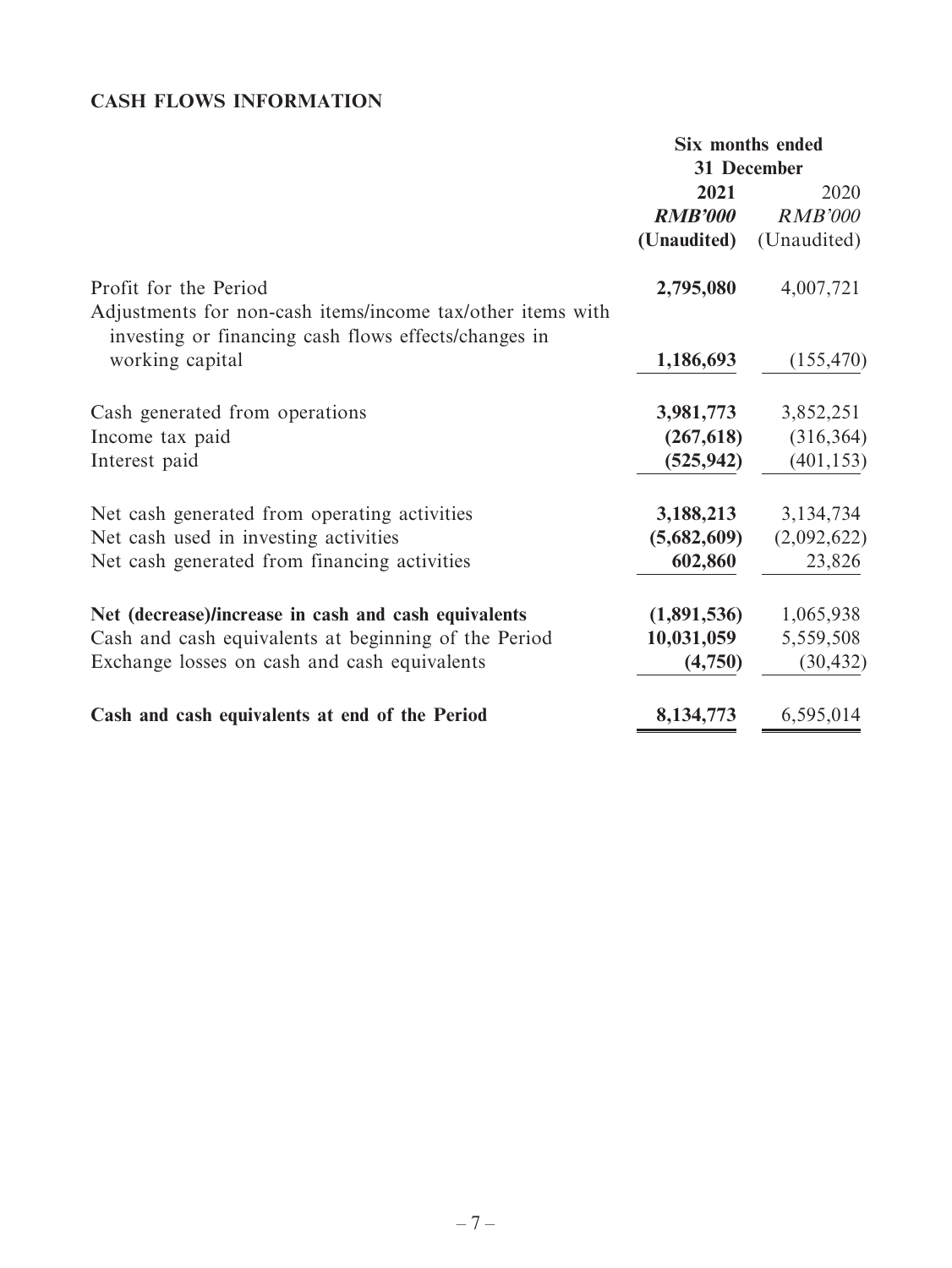#### **1. GENERAL INFORMATION**

The Group is principally engaged in the manufacture and sales of packaging paper, printing and writing paper, high value specialty paper products and pulp.

The Company was incorporated in Bermuda on 17 August 2005 under the Companies Act 1981 as an exempt company with limited liability. The address of its registered office is Clarendon House, 2 Church Street, Hamilton HM11, Bermuda.

The Company's shares are listed on the Main Board of The Stock Exchange of Hong Kong Limited (the "Stock Exchange").

This condensed consolidated interim financial information is presented in Renminbi ("RMB"), unless otherwise stated. This condensed consolidated interim financial information has been approved for issue by the board of directors of the Company ("BoD") on 22 February 2022.

The condensed consolidated interim financial information has not been audited.

#### **2. BASIS OF PREPARATION**

This condensed consolidated interim financial information for the six months ended 31 December 2021 has been prepared in accordance with Hong Kong Accounting Standard ("HKAS") 34, "Interim Financial Reporting". This condensed consolidated interim financial information should be read in conjunction with the annual financial statements for the year ended 30 June 2021, which have been prepared in accordance with Hong Kong Financial Reporting Standards ("HKFRSs").

The preparation of interim financial information requires management to make judgements, estimates and assumptions that affect the application of accounting policies and the reported amounts of assets and liabilities, income and expense. Actual results may differ from these estimates.

In preparing this condensed consolidated interim financial information, the significant judgements made by management in applying the Group's accounting policies and the key sources of estimation uncertainty were the same as those that applied to the consolidated financial statements for the year ended 30 June 2021.

### **3. ACCOUNTING POLICIES**

The accounting policies applied are consistent with those of the annual financial statements for the year ended 30 June 2021, as described in those annual financial statements, except for the adoption of amendments to standards effective for the financial year beginning on 1 July 2021.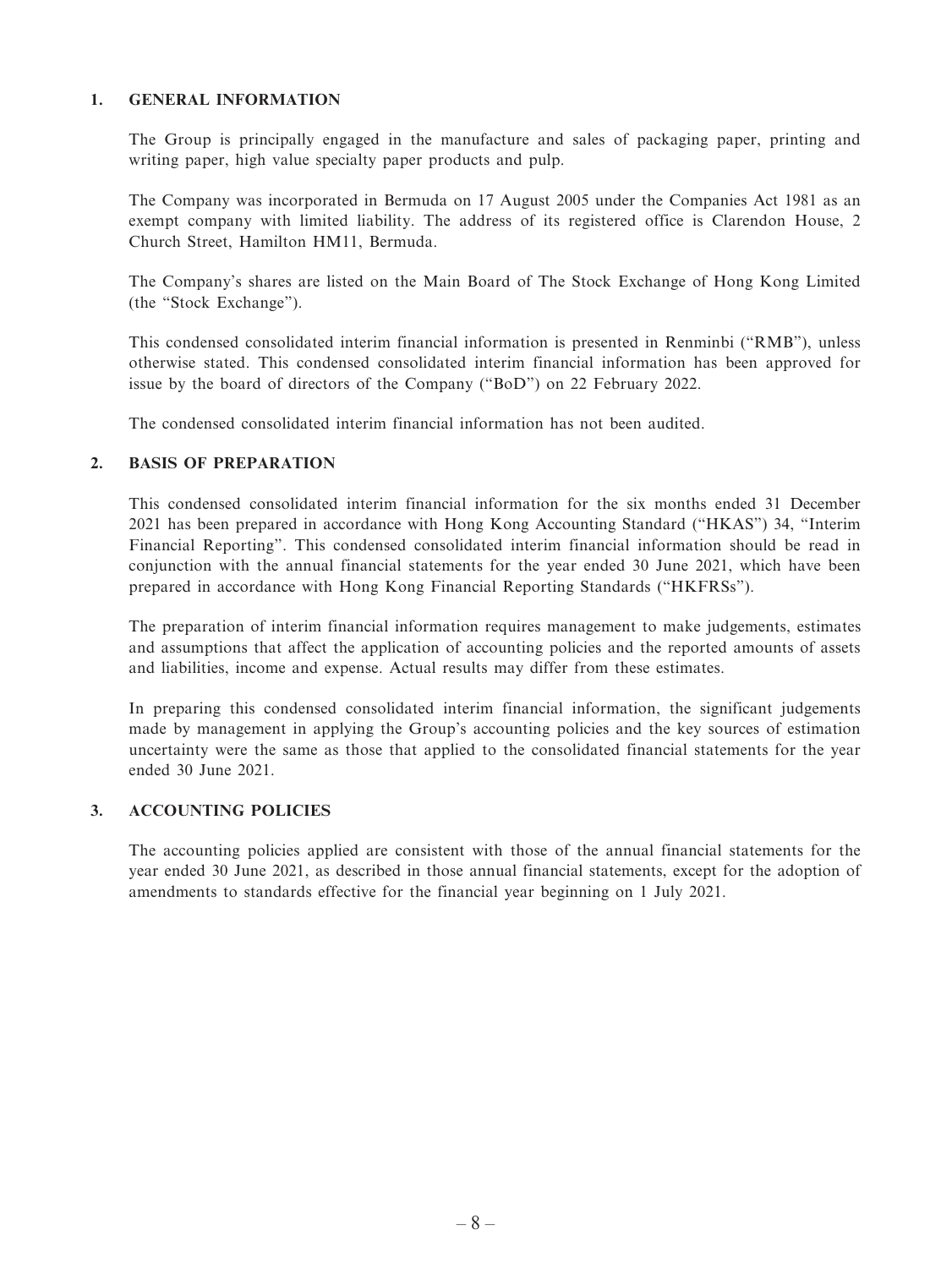#### **(a) Amendments to standards adopted by the Group**

The following amendments to standards are relevant and mandatory for the Group's financial year beginning on 1 July 2021:

HKAS 39, HKFRS 4, HKFRS 7, HKFRS 9 and HKFRS 16 (Amendments) Interest Rate Benchmark Reform — Phase 2

The adoption of the amendments to standards does not have any significant impact to the results and financial position of the Group.

#### **(b) Amendments to standards relevant to the Group have been issued but are not effective**

The following amendments to standards relevant to the Group have been issued but are not effective for the financial year beginning on 1 July 2021 and have not been early adopted by the Group:

| Accounting Guideline 5 (Revised)<br>Annual Improvements | Revised Accounting Guideline 5 Merger <sup>1</sup><br>Annual Improvements to HKFRS Standards<br>$2018 - 2020$ Cycle <sup>1</sup>                     |
|---------------------------------------------------------|------------------------------------------------------------------------------------------------------------------------------------------------------|
| HKFRS 3, HKAS 16 and HKAS 37<br>(Amendments)            | Narrow-scope Amendments <sup>1</sup>                                                                                                                 |
| HKAS 37 (Amendments)                                    | Onerous Contracts — Cost of Fulfilling a Contract <sup>1</sup>                                                                                       |
| HKFRS 3 (Amendments)                                    | Reference to the Conceptual Framework <sup>1</sup>                                                                                                   |
| HKFRS 17 (Amendments)                                   | Amendments to HKFRS 17 <sup>2</sup>                                                                                                                  |
| HKFRS 17                                                | Insurance Contract <sup>2</sup>                                                                                                                      |
| Hong Kong Interpretation 5 (2020)                       | Presentation of Financial Statements $-$ Classification<br>by the Borrower of a Term Loan that Contains a<br>Repayment on Demand Clause <sup>2</sup> |
| HKAS 1 (Amendments)                                     | Classification of Liabilities as Current or<br>Non-current <sup>3</sup>                                                                              |
| HKFRS 10 and HKAS 28<br>(Amendment)                     | Sale or Contribution of Assets between an Investor<br>and its Associate or Joint Venture <sup>3</sup>                                                |

1 Effective for the group for annual periods beginning on or after 1 July 2022

2 Effective for the group for annual periods beginning on or after 1 July 2023

3 Effective date to be determined

The impact of amendments to standards that issued but not effective is still under assessment by the Group.

#### **4. SEGMENT INFORMATION**

The Group is principally engaged in the manufacture and sales of packaging paper, printing and writing paper, high value specialty paper products and pulp. Management reviews the operating results of the business as one segment to make decisions about resources to be allocated. Therefore, the directors of the Company regard that there is only one segment which is used to make strategic decisions.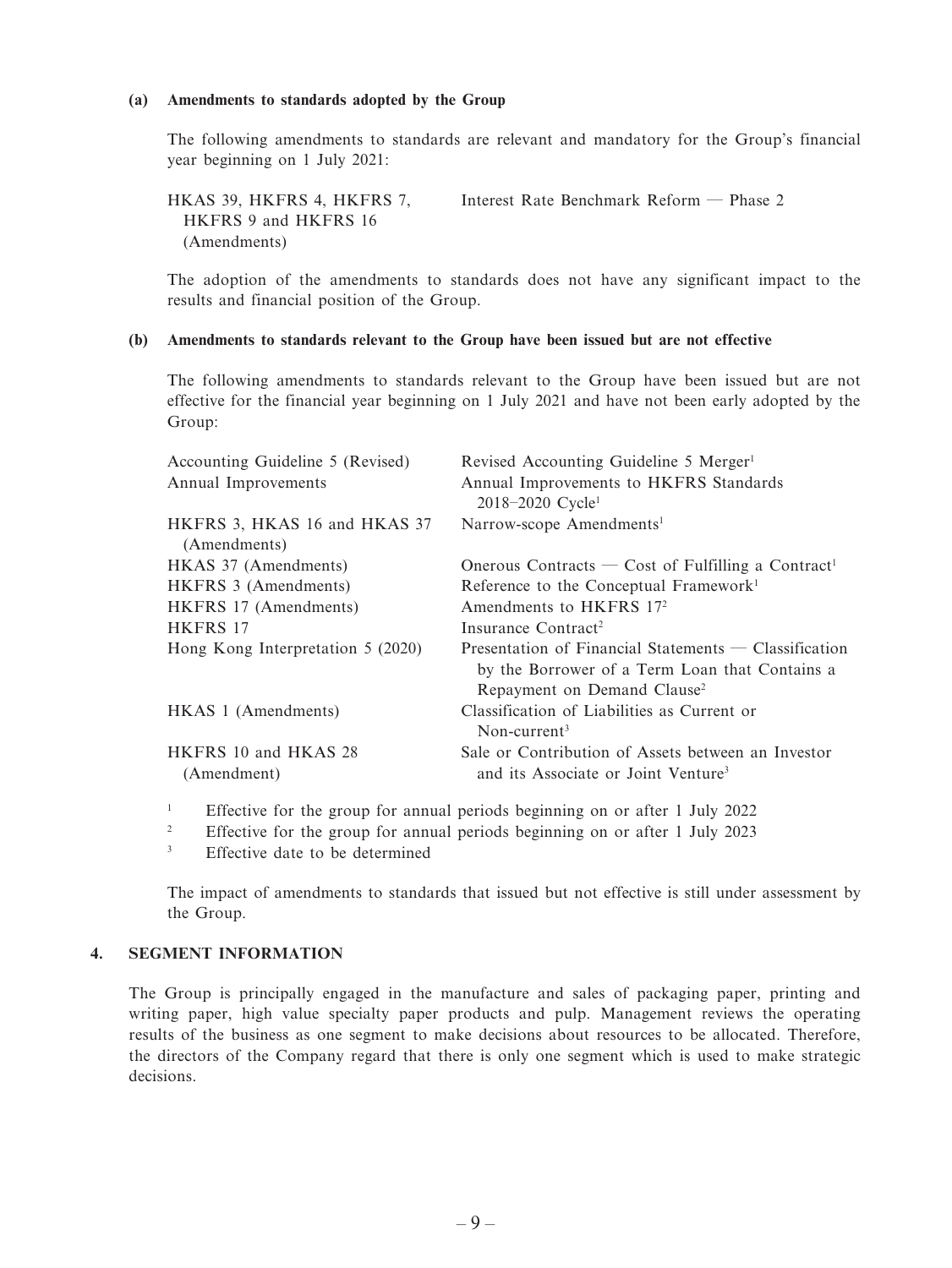### **5. REVENUE**

Revenue recognised during the Period are as follows:

|                                              | Six months ended 31 December |            |
|----------------------------------------------|------------------------------|------------|
|                                              | 2021                         | 2020       |
|                                              | <b>RMB'000</b>               | RMB'000    |
| Sales of packaging paper                     | 32,178,350                   | 27,902,533 |
| Sales of printing and writing paper          | 1,815,224                    | 2,530,169  |
| Sales of high value specialty paper products | 328,377                      | 348,396    |
| Sales of pulp                                | 149.381                      | 105,532    |
|                                              | 34,471,332                   | 30,886,630 |

# **6. OPERATING PROFIT**

Operating profit is stated after charging the following:

|                                                           | Six months ended 31 December |                |
|-----------------------------------------------------------|------------------------------|----------------|
|                                                           | 2021                         | 2020           |
|                                                           | <b>RMB'000</b>               | <b>RMB'000</b> |
| Raw materials and consumables used                        | 28,924,859                   | 22,080,769     |
| Changes in finished goods                                 | (1,722,409)                  | 3,094          |
| Employee benefit expenses                                 | 1,803,611                    | 1,589,665      |
| Depreciation (Note 11)                                    | 1,437,070                    | 1,272,430      |
| Less: amount charged to other expenses                    | (3,153)                      | (3,012)        |
|                                                           | 1,433,917                    | 1,269,418      |
| Amortisation of right-of-use assets (Note 11)             | 28,995                       | 25,336         |
| Less: amount capitalised in property, plant and equipment |                              | (894)          |
|                                                           | 28,995                       | 24,442         |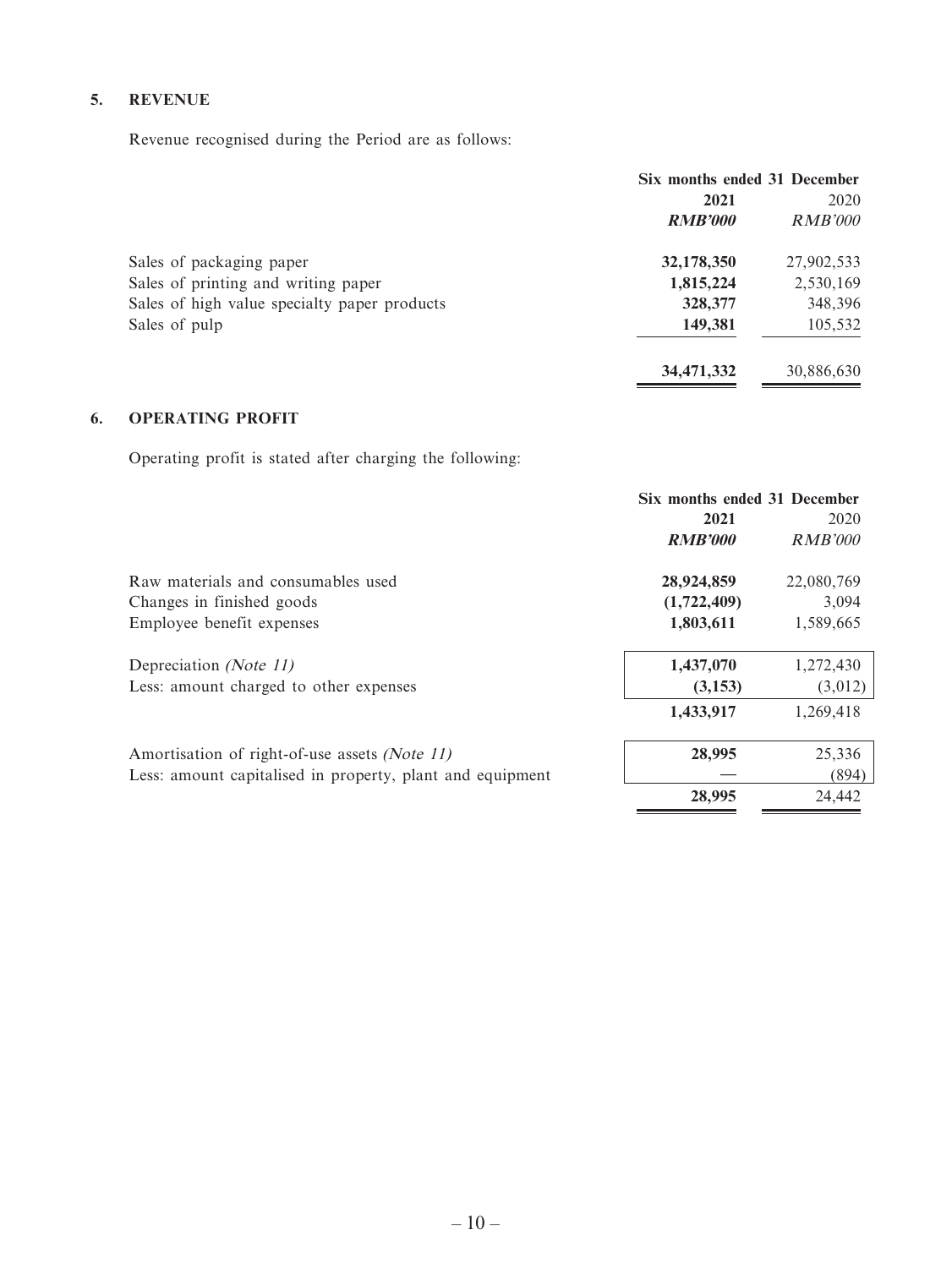### **7. FINANCE INCOME AND FINANCE COSTS**

|                                                            | Six months ended 31 December |                        |
|------------------------------------------------------------|------------------------------|------------------------|
|                                                            | 2021<br><b>RMB'000</b>       | 2020<br><b>RMB'000</b> |
| Finance income:                                            |                              |                        |
| Interest income from bank deposits                         | 97,356                       | 38,285                 |
| Finance costs:                                             |                              |                        |
| Interest on borrowings                                     | (438, 693)                   | (327, 792)             |
| Other incidental borrowing costs                           | (33, 471)                    | (35, 024)              |
| Less: amounts capitalised on property, plant and equipment |                              |                        |
| (Note $(a)$ )                                              | 76,354                       | 67,893                 |
|                                                            | (395, 810)                   | (294, 923)             |
| Other finance costs                                        | (35,940)                     | (20, 346)              |
|                                                            | (431,750)                    | (315,269)              |

(a) The capitalisation interest rate is approximately 2.8% for the six months ended 31 December 2021 (six months ended 31 December 2020: 2.7%).

#### **8. INCOME TAX EXPENSE**

|                                                       | Six months ended 31 December |                |
|-------------------------------------------------------|------------------------------|----------------|
|                                                       | 2021                         | 2020           |
|                                                       | <b>RMB'000</b>               | <i>RMB'000</i> |
| Current income tax                                    |                              |                |
| - PRC corporate income tax and withholding income tax |                              |                |
| (Notes (a) and $(b)$ )                                | 44,463                       | 556,716        |
| — Vietnam income tax (Note $(c)$ )                    | 9,800                        | 1,544          |
|                                                       | 54,263                       | 558,260        |
| Deferred income tax                                   |                              |                |
| - PRC corporate income tax and withholding income tax | 22,295                       | 372,396        |
| - Vietnam income tax                                  | 3,457                        | 3,774          |
| — USA income tax                                      |                              | (64,318)       |
|                                                       | 25,752                       | 311,852        |
|                                                       | 80,015                       | 870,112        |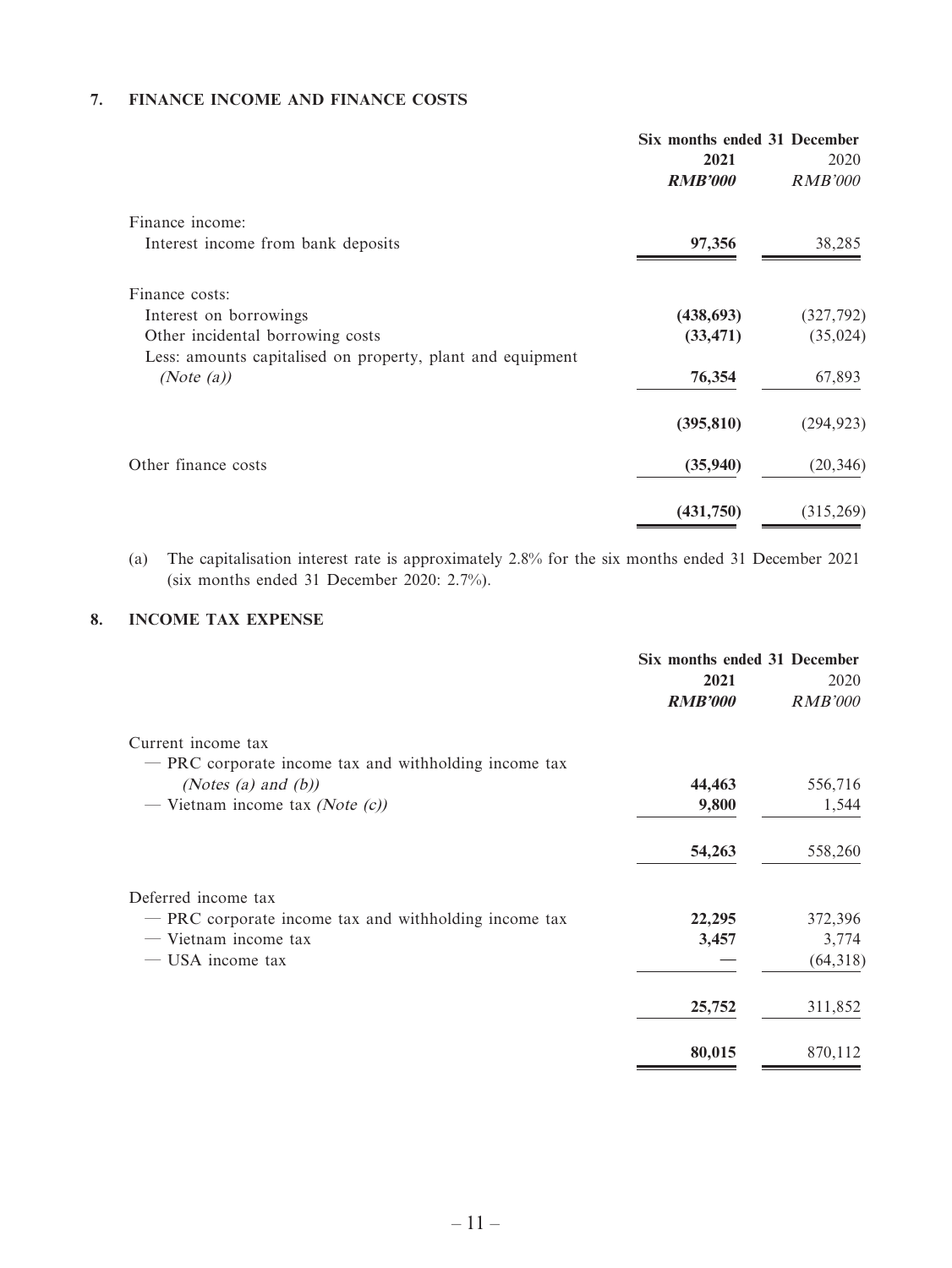#### **(a) PRC corporate income tax**

The Group's subsidiaries in the mainland China are subject to corporate income tax at the rate of 25% except that certain of these subsidiaries are entitled to preferential rate of 15% for the six months ended 31 December 2021 as those subsidiaries fulfil the requirements of High and New Technology Enterprise ("HNTE") according to relevant rules and regulations (six months ended 31 December 2020: same). The HNTE designation should be reassessed every three years according to relevant rules and regulations.

In accordance with the Circular of the Ministry of Finance and the State Administration of Taxation on Issues Concerning Implementing the Enterprise Income Tax Incentive Catalogue for Comprehensive Utilization of Resources Cai Shui [2008] No. 47 (《財政部、國家稅務總局關於執 行資源綜合利用企業所得稅優惠目錄有關問題的通知》財稅[2008] 47號), and the Enterprise Income Tax Incentive Catalogue for Comprehensive Utilization of Resources (2021) (《資源綜合 利用企業所得稅優惠目錄 (2021年版)》) issued by the Circular of the Ministry of Finance, the State Administration of Taxation, National Development and Reform Commission and Ministry of Ecology and Environment on 16 December 2021, an enterprise, which uses the raw materials under the catalogue to produce recycled resource products under the catalogue and the products meet the national or industrial standards, is entitled to incentive tax arrangement such that only 90% of the sales revenue of the products is subject to the calculation of the taxable income. The Group's sales of recycled products qualify for the incentive tax arrangement and therefore 10% of the Group's revenue from sales of recycled products was deducted from the taxable income of the Group in the calculation of CIT from 1 January 2021 onwards. The estimated benefit from this tax incentive amounting to RMB395 million was included in the determination of the current income tax charge for the six months ended 31 December 2021 (six months ended 31 December 2020: Nil).

#### **(b) PRC withholding income tax**

PRC withholding income tax of 10% shall be levied on the dividends declared by the companies established in the mainland China to their foreign investors out of their profits earned after 1 January 2008. If a foreign investor incorporated in Hong Kong meets the conditions and requirements under the double taxation treaty arrangement entered into between the mainland China and Hong Kong, the relevant withholding tax rate will be reduced from 10% to 5%. The applicable withholding income tax rate of the intermediate holding company of the Company's mainland China subsidiaries for six months ended 31 December 2021 was 5% (six months ended 31 December 2020: 5%).

#### **(c) Vietnam income tax**

Vietnam income tax has been provided at the income tax rate on the estimated assessable profit during the six months ended 31 December 2021 in respect of operations in Vietnam (six months ended 31 December 2020: same).

#### **(d) USA income tax**

USA income tax has not been provided as the Group did not have any assessable profits during the six months ended 31 December 2021 (six months ended 31 December 2020: same).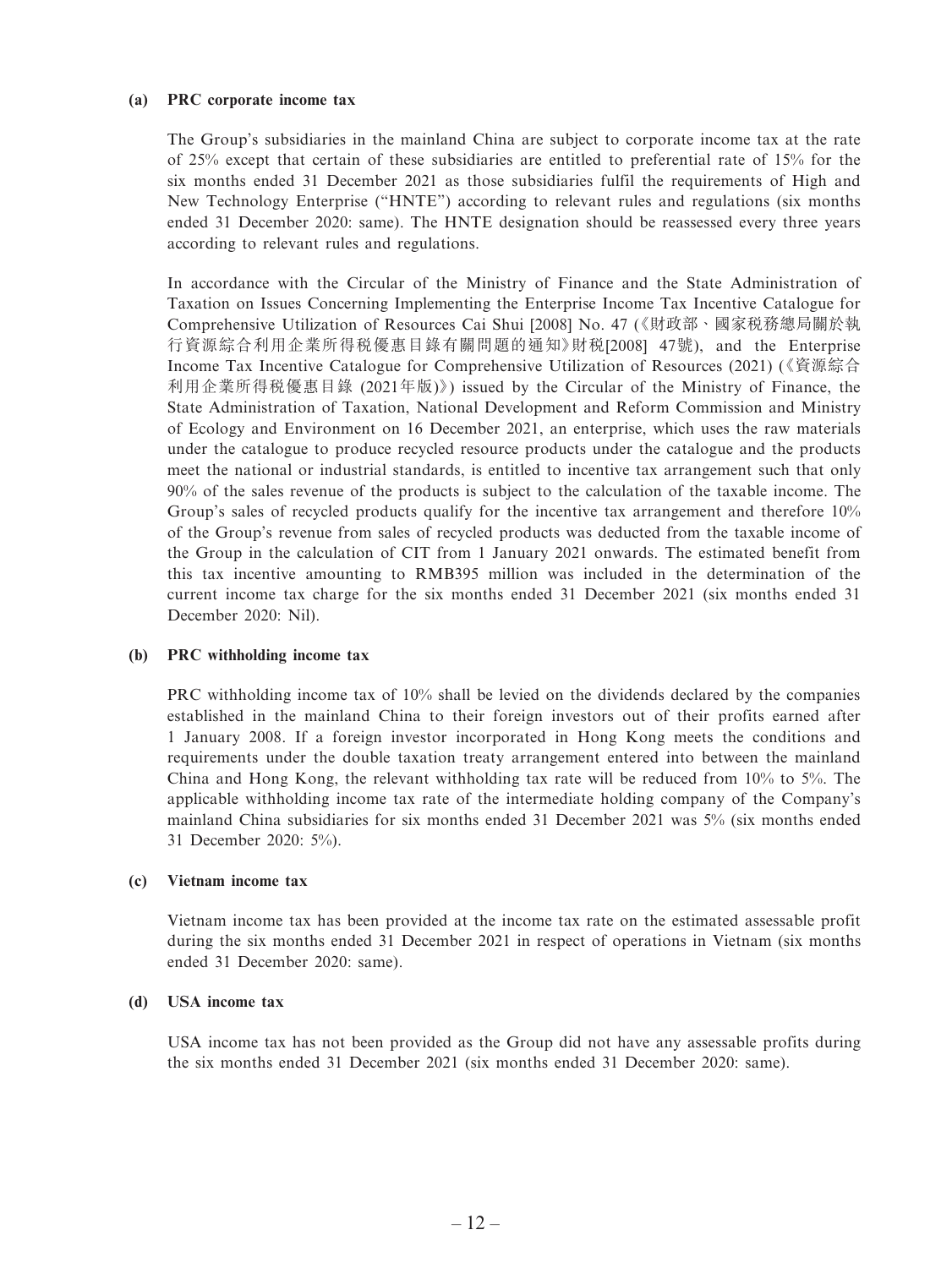#### **(e) Hong Kong profits tax**

Hong Kong profits tax has not been provided as the Group did not have any assessable profits during the six months ended 31 December 2021 (six months ended 31 December 2020: same).

#### **9. EARNINGS PER SHARE**

**— Basic**

|                                                                              | Six months ended 31 December<br>2021 | 2020      |
|------------------------------------------------------------------------------|--------------------------------------|-----------|
| Profit attributable to equity holders of the Company $(RMB'000)$             | 2,774,725                            | 4,001,987 |
| Weighted average number of ordinary shares in issue<br>(shares in thousands) | 4,692,221                            | 4,692,221 |
| Basic earnings per share (RMB per share)                                     | 0.59                                 | 0.85      |

#### **— Diluted**

Diluted earnings per share is the same as basic earnings per share as there were no potential diluted ordinary shares outstanding during the six months ended 31 December 2021 (six months ended 31 December 2020: same).

#### **10. DIVIDENDS**

|                                | Six months ended 31 December |         |
|--------------------------------|------------------------------|---------|
|                                | 2021                         | 2020    |
|                                | <b>RMB'000</b>               | RMB'000 |
| Interim dividend (Note $(b)$ ) | 375,378                      | 469.222 |

- (a) 2021 final dividend of RMB33.0 cents per ordinary share, totaling approximately RMB1,548,433,000 has been approved in the Company's Annual General Meeting on 6 December 2021 out of other reserves of the Company and paid on 21 January 2022.
- (b) The directors recommend the payment of an interim dividend of RMB8.0 cents (six months ended 31 December 2020: RMB10.0 cents) per ordinary share, totalling approximately RMB375,378,000 for the six months ended 31 December 2021 (six months ended 31 December 2020: RMB469,222,000). Such interim dividend has been approved in the meeting of board of directors of the Company on 22 February 2022. This condensed consolidated interim financial information does not reflect this interim dividend payable.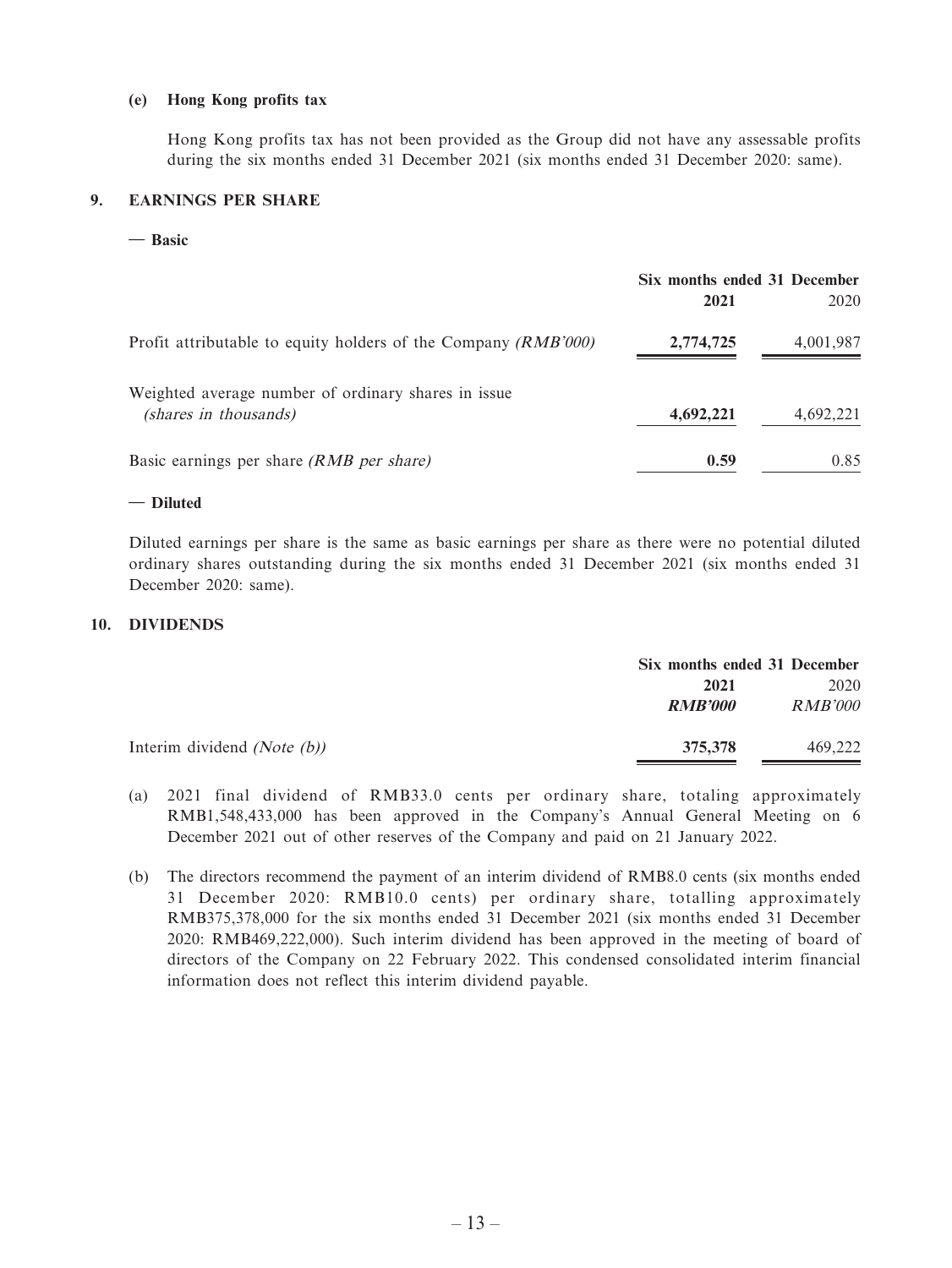# **11. PROPERTY, PLANT AND EQUIPMENT AND RIGHT-OF-USE ASSETS**

**12.** 

|                                                | Property, plant<br>and equipment | <b>Right-of-use</b><br>assets |
|------------------------------------------------|----------------------------------|-------------------------------|
|                                                | <b>RMB'000</b>                   | <b>RMB'000</b>                |
| Six months ended 31 December 2021              |                                  |                               |
| Opening net book amount as at 1 July 2021      | 60,198,470                       | 1,650,534                     |
| <b>Additions</b>                               | 5,963,572                        | 457,979                       |
| Acquisition of subsidiaries                    | 80,082                           | 30,177                        |
| Disposals                                      | (73,576)                         |                               |
| Depreciation/amortisation (Note 6)             | (1,437,070)                      | (28,995)                      |
| Exchange differences                           | (89, 122)                        | (3,066)                       |
| Closing net book amount as at 31 December 2021 | 64, 642, 356                     | 2,106,629                     |
| Six months ended 31 December 2020              |                                  |                               |
| Opening net book amount as at 1 July 2020      | 58,532,630                       | 1,664,201                     |
| Additions                                      | 2,430,259                        | 12,268                        |
| Disposals                                      | (91, 876)                        |                               |
| Depreciation/amortisation (Note 6)             | (1,272,430)                      | (25, 336)                     |
| Exchange differences                           | (495, 295)                       | (5, 531)                      |
| Closing net book amount as at 31 December 2020 | 59,103,288                       | 1,645,602                     |
| <b>INVENTORIES</b>                             |                                  |                               |
|                                                | 31 December                      | 30 June                       |
|                                                | 2021                             | 2021                          |
|                                                | <b>RMB'000</b>                   | <b>RMB'000</b>                |
| At cost:                                       |                                  |                               |
| Raw materials                                  | 5,234,020                        | 4,731,333                     |
| Finished goods                                 | 5,205,568                        | 3,483,159                     |

**10,439,588** 8,214,492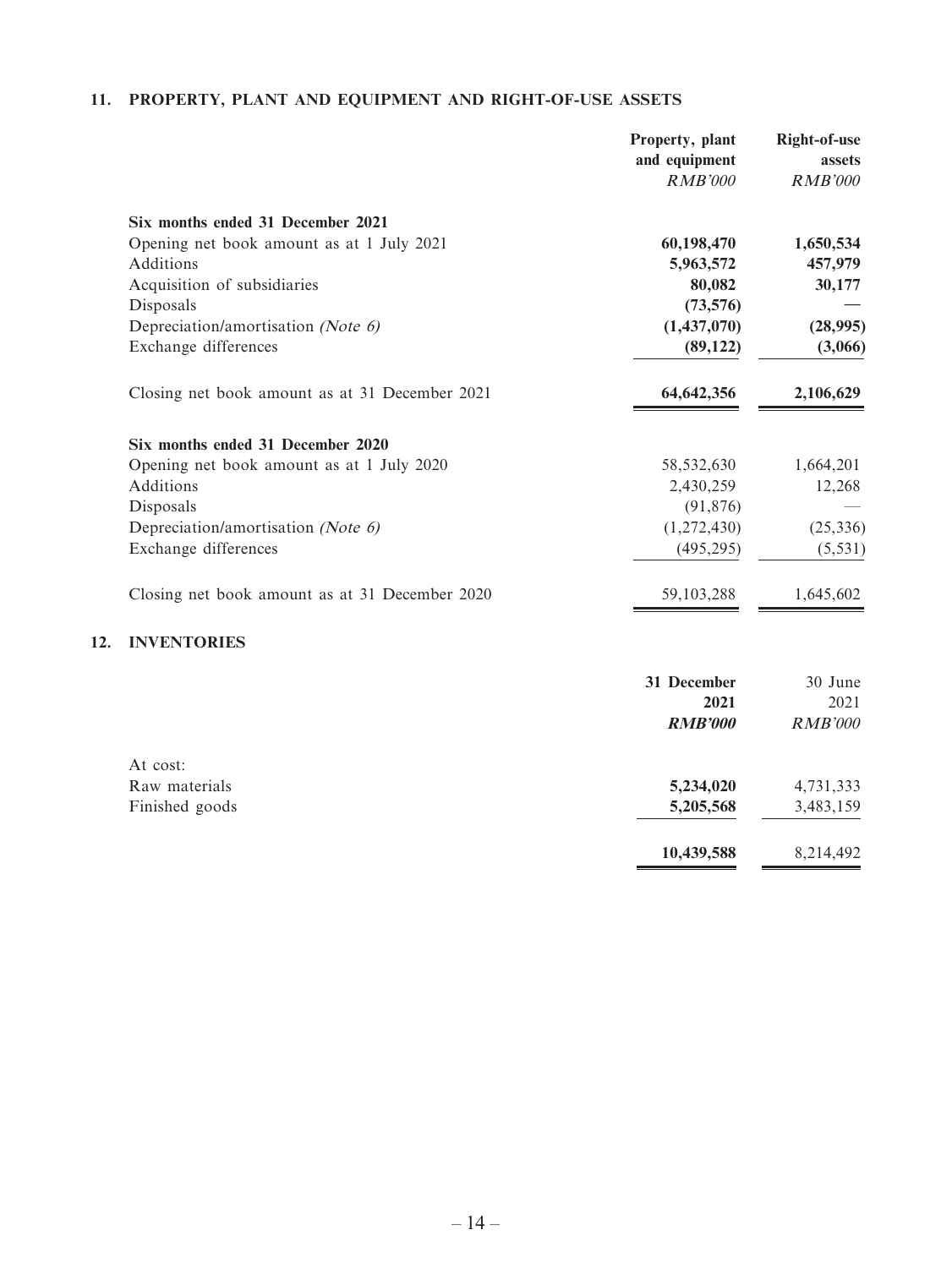### **13. TRADE, BILLS AND OTHER RECEIVABLES AND PREPAYMENTS**

|                                                  | 31 December    | 30 June        |
|--------------------------------------------------|----------------|----------------|
|                                                  | 2021           | 2021           |
|                                                  | <b>RMB'000</b> | <i>RMB'000</i> |
| Trade receivables (Notes (b))                    | 3,602,341      | 3,872,915      |
| Bills receivable ( <i>Note</i> $(c)$ )           | 1,369,252      | 2,492,615      |
|                                                  | 4,971,593      | 6,365,530      |
| Value-added tax recoverable                      | 1,122,884      | 762,773        |
| Other receivables and deposits                   | 513,273        | 487,950        |
| Prepayments                                      | 3,507,906      | 3,650,715      |
| Less: prepayments included in non-current assets | (667, 431)     | (1,012,244)    |
|                                                  | 4,476,632      | 3,889,194      |

(a) As at 31 December 2021, the fair value of trade, bills and other receivables approximate their carrying amounts due to their short term maturities.

(b) The Group's credit sales to customers are mainly entered into on credit terms of not more than 60 days.

As at 31 December 2021, the ageing analysis of trade receivables based on invoice date was as follows:

|              | 31 December    | 30 June        |
|--------------|----------------|----------------|
|              | 2021           | 2021           |
|              | <b>RMB'000</b> | <b>RMB'000</b> |
| $0-60$ days  | 3,560,579      | 3,804,793      |
| Over 60 days | 41,762         | 68,122         |
|              | 3,602,341      | 3,872,915      |

There is no concentration of credit risk with respect to trade receivables as the Group has a large number of customers, which are widely dispersed. Management does not expect any credit losses of the customers as at 31 December 2021.

(c) Bills receivable are mainly with maturity period of 90 to 180 days (30 June 2021: 90 to 180 days). Bills receivable as at 31 December 2021 mainly represents bank acceptance notes (30 June 2021: same).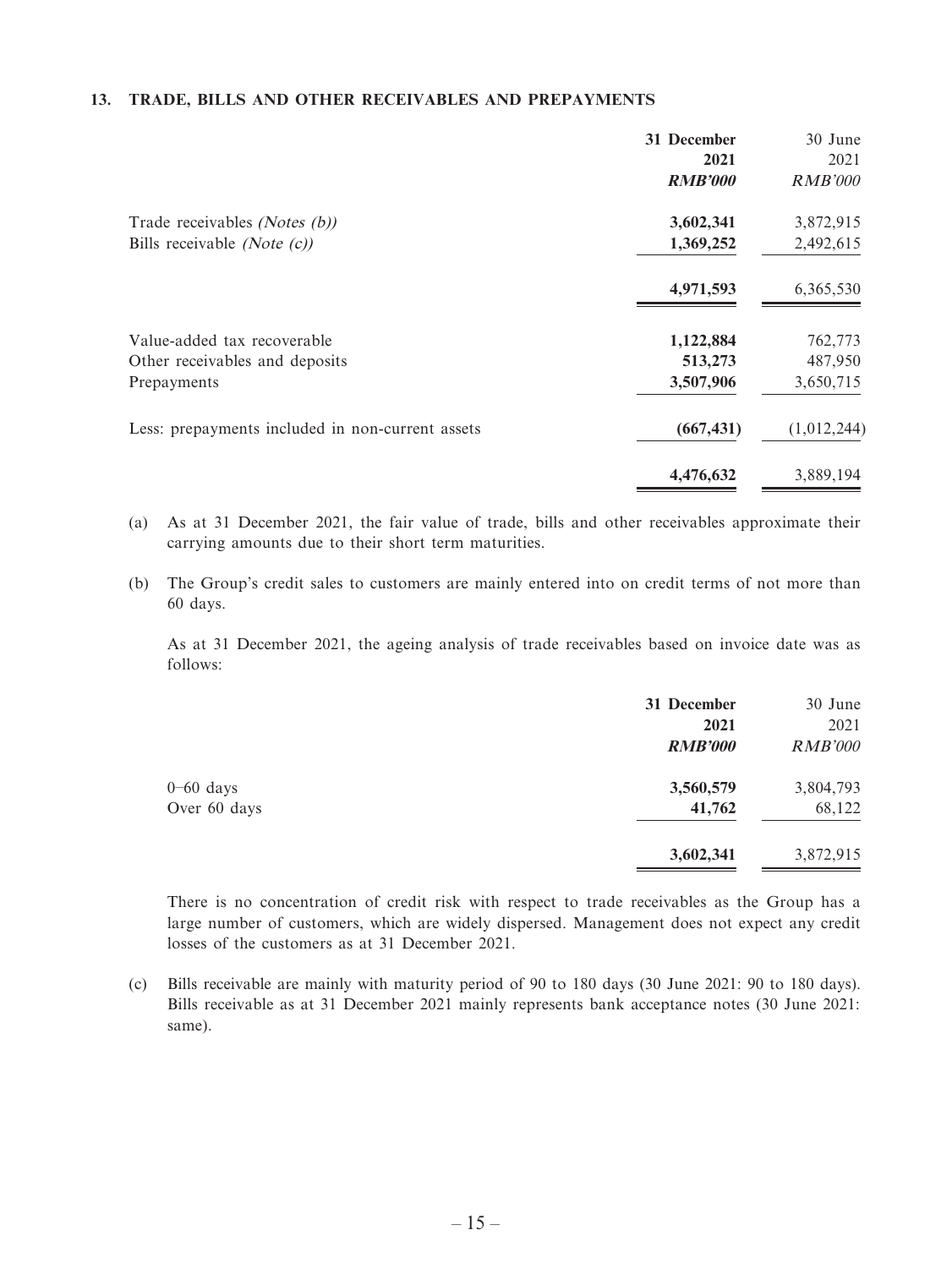### **14. SHARE CAPITAL AND SHARE PREMIUM**

|                                                                                                        | Number of<br>ordinary<br>shares in<br>thousands | <b>Nominal</b><br>value of<br>ordinary<br>shares<br><b>HK\$'000</b> | Equivalent<br>nominal<br>value of<br>ordinary<br>shares<br><b>RMB'000</b> | <b>Share</b><br>premium<br><b>RMB'000</b> | <b>Total</b><br><b>RMB'000</b> |
|--------------------------------------------------------------------------------------------------------|-------------------------------------------------|---------------------------------------------------------------------|---------------------------------------------------------------------------|-------------------------------------------|--------------------------------|
| Issued and fully paid:                                                                                 |                                                 |                                                                     |                                                                           |                                           |                                |
| <b>Six months ended</b><br>31 December 2021<br>Balance as at 1 July 2021<br>Reduction of share premium | 4,692,221                                       | 469,222                                                             | 480,531                                                                   | 3,884,720                                 | 4,365,251                      |
| and transfer to contribution<br>surplus (Note $(a)$ )                                                  |                                                 |                                                                     |                                                                           | (2,800,000)                               | (2,800,000)                    |
| Balance as at<br>31 December 2021                                                                      | 4,692,221                                       | 469,222                                                             | 480,531                                                                   | 1,084,720                                 | 1,565,251                      |
| <b>Six months ended</b><br>31 December 2020<br>Balance as at 1 July 2020                               |                                                 |                                                                     |                                                                           |                                           |                                |
| and 31 December 2020                                                                                   | 4,692,221                                       | 469,222                                                             | 480,531                                                                   | 3,884,720                                 | 4,365,251                      |

(a) A reduction of RMB2,800,000,000 standing to the credit of the share premium account of the Company and the transfer of such amount to the contributed surplus account was approved by the shareholders at the Annual General Meeting on 6 December 2021.

### **15. BORROWINGS**

|                                                | 31 December<br>2021<br><b>RMB'000</b> | 30 June<br>2021<br><b>RMB'000</b> |
|------------------------------------------------|---------------------------------------|-----------------------------------|
| Non-current                                    |                                       |                                   |
| - Long-term bank borrowings                    | 17,012,166                            | 17,523,289                        |
| Current                                        |                                       |                                   |
| - Short-term bank borrowings                   | 7,976,140                             | 11,398,244                        |
| - Current portion of long-term bank borrowings | 9,750,564                             | 5,189,351                         |
|                                                | 17,726,704                            | 16,587,595                        |
|                                                | 34,738,870                            | 34,110,884                        |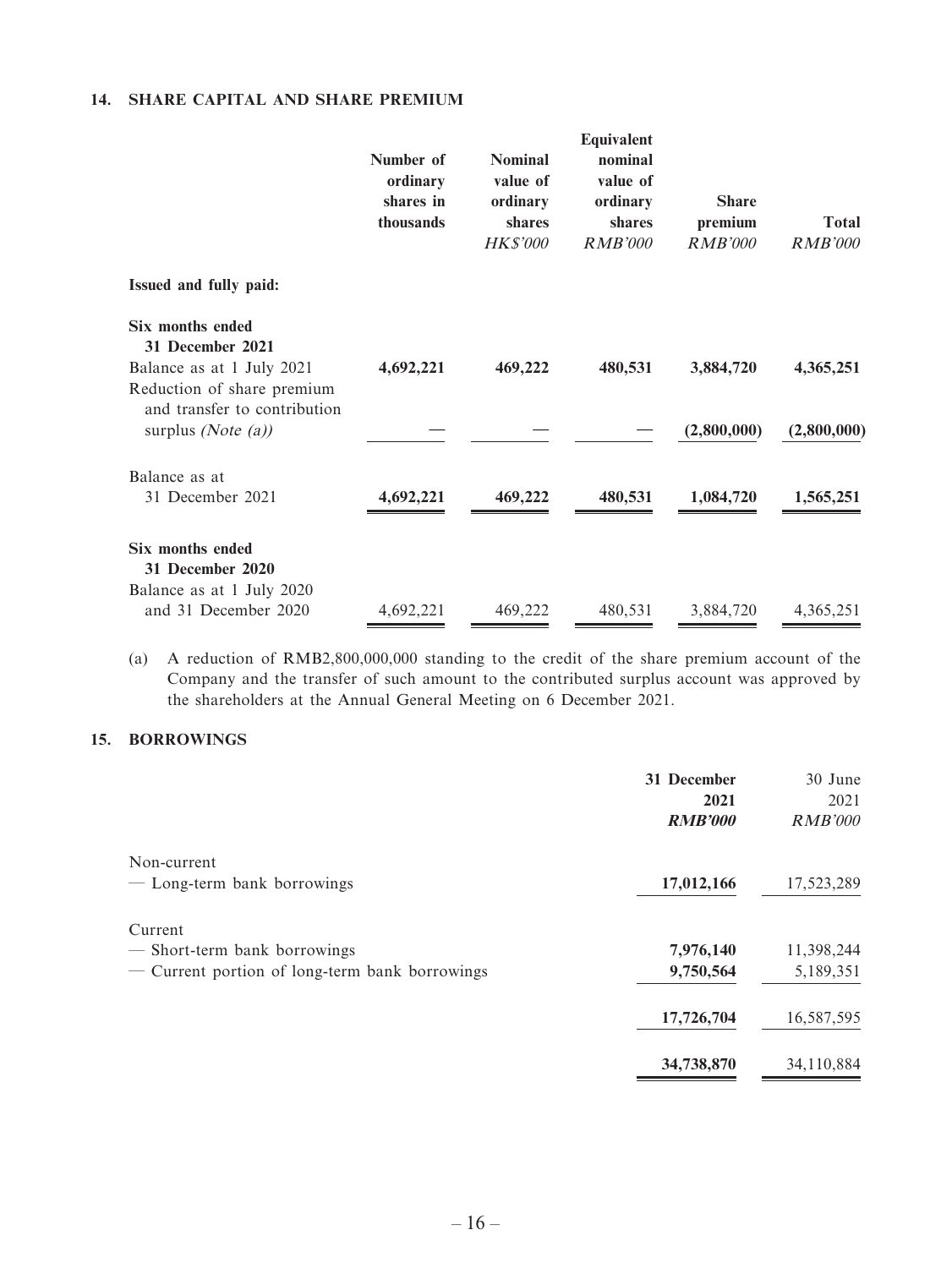#### **(a) The Group's borrowings were repayable as follows:**

|     |                                 | 31 December    | 30 June        |
|-----|---------------------------------|----------------|----------------|
|     |                                 | 2021           | 2021           |
|     |                                 | <b>RMB'000</b> | <b>RMB'000</b> |
|     | Within 1 year                   | 17,726,704     | 16,587,595     |
|     | Between 1 and 2 years           | 8,451,063      | 8,590,195      |
|     | Between 2 and 5 years           | 8,516,474      | 8,887,875      |
|     | Over 5 years                    | 44,629         | 45,219         |
|     |                                 | 34,738,870     | 34,110,884     |
| 16. | <b>TRADE AND BILLS PAYABLES</b> |                |                |
|     |                                 | 31 December    | 30 June        |
|     |                                 | 2021           | 2021           |
|     |                                 | <b>RMB'000</b> | <b>RMB'000</b> |
|     | Trade payables $(Note (a))$     | 1,918,161      | 2,276,316      |
|     | Bills payable                   | 3,328,315      | 2,073,282      |
|     |                                 | 5,246,476      | 4,349,598      |

 **(a)** As at 31 December 2021, the ageing analysis of trade payables based on invoice date is as follows:

|               | 31 December    | 30 June        |
|---------------|----------------|----------------|
|               | 2021           | 2021           |
|               | <b>RMB'000</b> | <b>RMB'000</b> |
| $0 - 90$ days | 1,689,135      | 2,081,521      |
| Over 90 days  | 229,026        | 194,795        |
|               | 1,918,161      | 2,276,316      |

### **17. CAPITAL COMMITMENTS**

The Group has material capital commitments contracted but not provided for on property, plant and equipment as follows:

| 31 December    | 30 June        |
|----------------|----------------|
| 2021           | 2021           |
| <b>RMB'000</b> | <i>RMB'000</i> |
| 11,061,504     | 9,791,124      |
|                |                |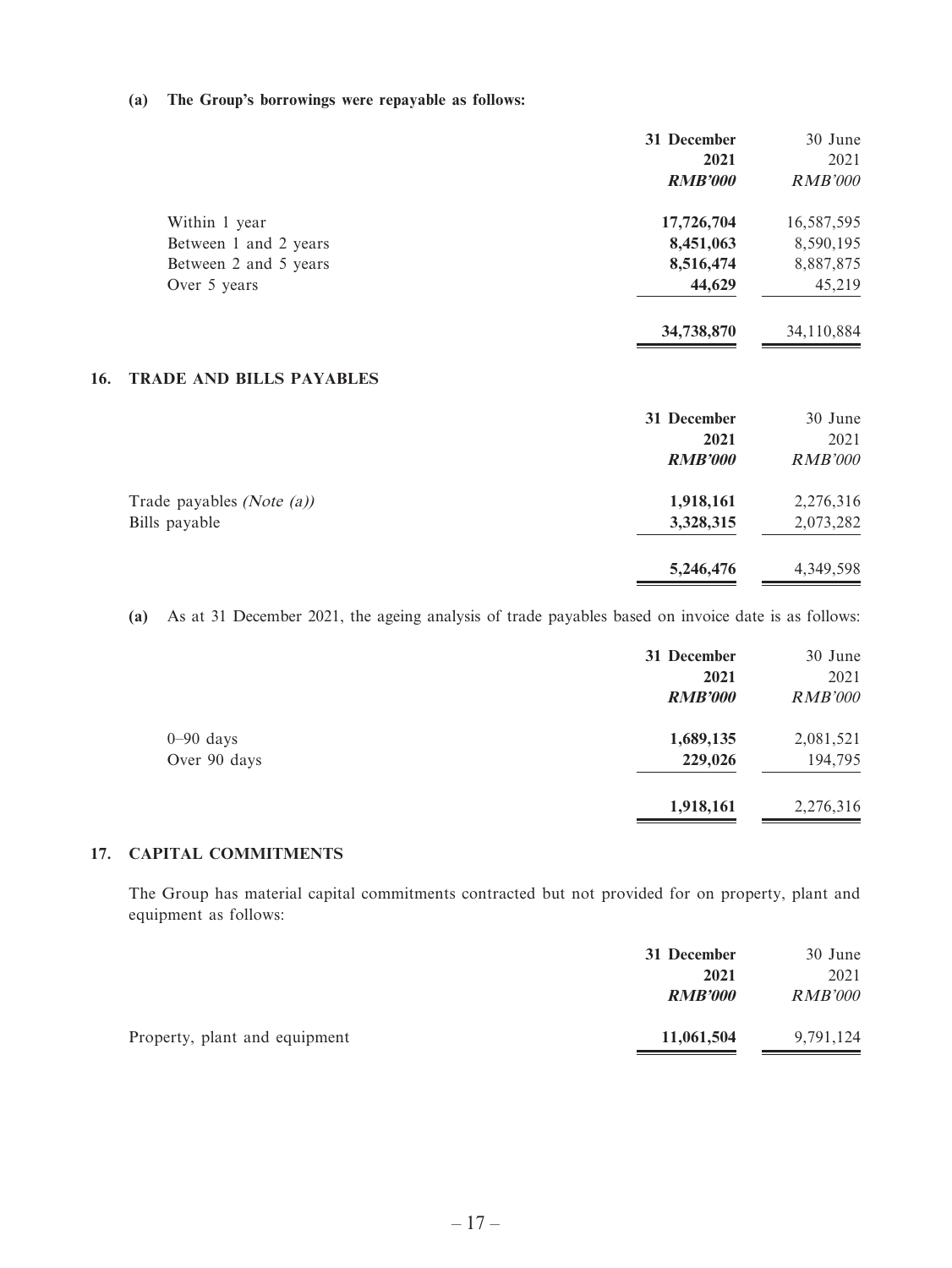# **MANAGEMENT DISCUSSION AND ANALYSIS**

# **BUSINESS ANALYSIS**

# **Review of Operations**

During the Period under review, the global economic order remained threatened by the new COVID-19 variants, which led to a significant economic slowdown in China and affected the demand for packaging paper to a considerable extent. As for the operating costs, due to the soaring prices of coal, chemicals and recovered paper as well as the surging shipping costs, coupled with the launch of green policies in respect of "coal-togas" transition and dual control of energy consumption, the manufacturing sector and the packaging paper industry in China were confronted with huge pressure in general.

Amidst the pandemic, it is the priority of the Group to carry out both precise and dayto-day pandemic prevention so as to safeguard the health of employees and ensure a smooth production and operation. Challenged by the economic downturn and various short-term uncertainties, the Group remained committed to the principle of sustainable development in making the general business plan, which is to establish a fully-integrated production chain of pulp and paper packaging, and to provide quality products and services consistently to gain customers' long-term support. As we had swiftly adjusted our product portfolio and sales strategies in response to the market condition, the sales volume remained stable, notwithstanding the daunting challenges during the Period. Cash flow, financial risk and exchange risk have also seen positive results under effective management. However, as the cost of energy and raw materials for paper production hiked significantly during the Period, the overall profitability was under notable pressure despite our rigorous cost control measures.

During the Period, the Group's new production capacity for downstream packaging paperboard in Chongqing and Chengdu of 530 million sq.m. in aggregate commenced production. We also secured production capacity of 96 million sq.m. for packaging paperboard in Quanzhou through acquisition. As of 31 December 2021, the Group's total design production capacity for pulp (recycled pulp and wood pulp) and paper amounted to 0.85 million tpa and 17.57 million tpa, respectively, while the total annual design production capacity for downstream packaging plants amounted to approximately 2,000 million sq.m.

# **Capacity Expansion Plan**

Given the prohibition on recovered paper imports in China since 2021, recovered paper was in tight supply during the Period. In order to ensure the stable long-term supply of quality raw materials in the future as well as the control on production quality and cost effectiveness, the Group has started to implement a number of fully-integrated pulp and paper mill projects in China, which would lead to the addition of 3.12 million tpa, 0.60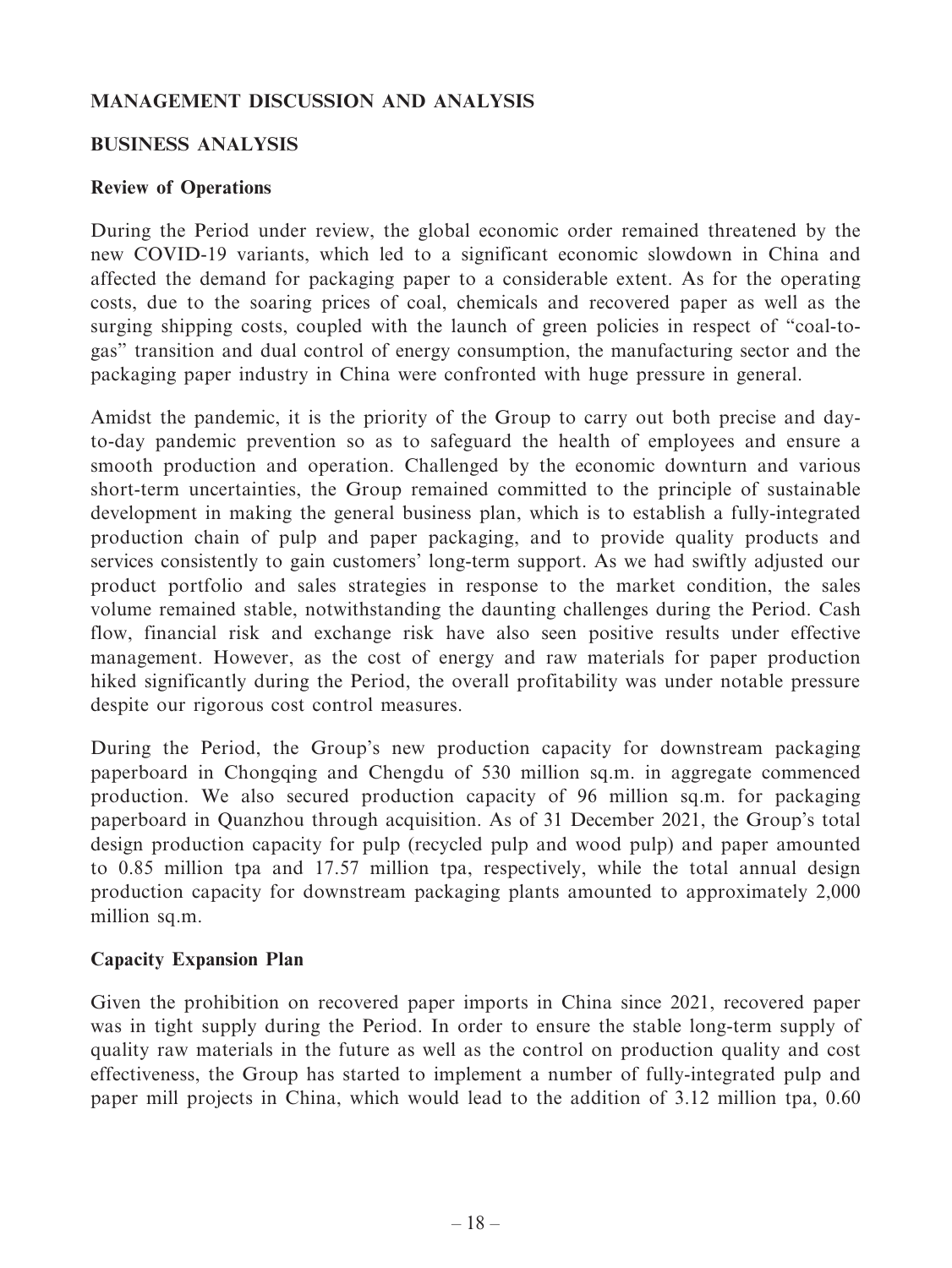million tpa, 1.10 million tpa, 6.25 million tpa and 880 million sq.m. of production capacity for wood pulp, recycled pulp, wood fibre, paper and downstream packaging plants respectively.

The details of the latest capacity expansion plan are as follow:

| Capacity expansion project $-$<br>wood pulp and recycled pulp | <b>New annual production capacity completion time</b>                                                  | <b>Expected</b>                                      |
|---------------------------------------------------------------|--------------------------------------------------------------------------------------------------------|------------------------------------------------------|
|                                                               | (million tpa)                                                                                          |                                                      |
| China<br>Hubei<br>Shenyang<br>Beihai                          | (Chemical pulp) 0.60<br>(Chemical pulp) 0.62<br>(Unbleached pulp) 0.50<br>(Chemi-mechanical pulp) 1.40 | Q3 of 2022<br>Q4 of 2022<br>Q3 of 2023<br>Q4 of 2023 |
| <b>Malaysia</b>                                               | (Recycled pulp) 0.60                                                                                   | Q2 of 2023                                           |
| <b>Total</b>                                                  | 3.72                                                                                                   |                                                      |
| Capacity expansion project $-$<br>wood fibre                  | New annual production capacity completion time                                                         | <b>Expected</b>                                      |
|                                                               | (million tpa)                                                                                          |                                                      |
| China<br>Dongguan                                             | 0.60                                                                                                   | Q2 of 2022                                           |
| Chongqing                                                     | 0.50                                                                                                   | Q3 of 2022                                           |
|                                                               |                                                                                                        |                                                      |
| <b>Total</b>                                                  | 1.10                                                                                                   |                                                      |
| Capacity expansion project $-$<br>paper production            | <b>New annual production capacity completion time</b>                                                  | <b>Expected</b>                                      |
|                                                               | (million tpa)                                                                                          |                                                      |
| China                                                         |                                                                                                        |                                                      |
| Hubei                                                         | (Virgin kraftliner) 0.60                                                                               | Q2 of 2022                                           |
| Beihai                                                        | (Testliner) 0.60<br>(Virgin kraftliner) 0.80                                                           | Q3 of 2022<br>Q3 of 2023                             |
|                                                               | (Bleached folding boxboard) 1.20                                                                       | Q4 of 2023                                           |
|                                                               | (Printing $\&$ writing paper) 0.55                                                                     | Q4 of 2023                                           |
|                                                               | (White top linerboard) 0.45                                                                            | Q2 of 2024                                           |
|                                                               | (Virgin kraftliner) 0.30                                                                               | Q2 of 2024                                           |
|                                                               | (Sack kraft paper, bag paper) 0.20                                                                     | Q2 of 2024                                           |
| Shenyang                                                      | (Virgin kraftliner) 0.65                                                                               | Q1 of 2023                                           |
| Malaysia                                                      | (Kraftliner)0.60                                                                                       | Q4 of 2022                                           |
|                                                               | (Corrugating medium) 0.30                                                                              | Q1 of 2023                                           |
| <b>Total</b>                                                  | 6.25                                                                                                   |                                                      |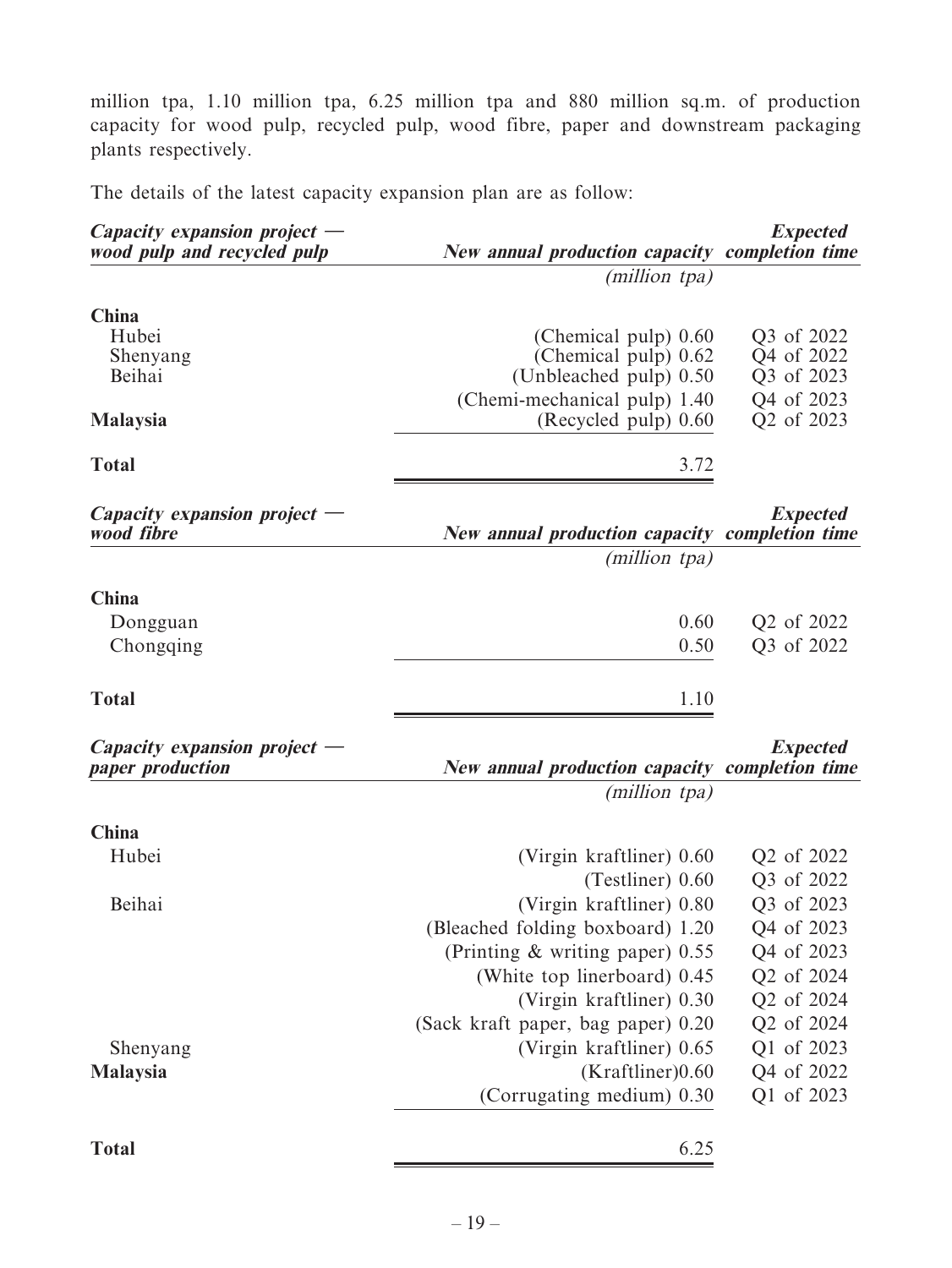| Capacity expansion project $-$<br>downstream packaging plants | New annual production capacity completion time | <b>Expected</b> |
|---------------------------------------------------------------|------------------------------------------------|-----------------|
|                                                               | (million sq.m.)                                |                 |
| China                                                         |                                                |                 |
| Dongguan (phase II)                                           | 220                                            | Q1 of 2022      |
| Tianjin (phase II)                                            | 220                                            | Q1 of 2022      |
| Zhenjiang                                                     | 220                                            | Q4 of 2022      |
| Quanzhou (phase II)                                           | 220                                            | Q2 of 2023      |
| <b>Total</b>                                                  | 880                                            |                 |

# **FINANCIAL REVIEW**

### **Revenue**

The Group achieved a revenue of approximately RMB34,471.3 million for the Period, representing an increase of approximately 11.6% as compared with the corresponding period last year. The major contributor of the Group's revenue was still its packaging paper business, including linerboard, high performance corrugating medium and coated duplex board, which accounted for approximately 93.3% of the revenue, with the remaining revenue of approximately 6.7% generated from its printing and writing paper, high value specialty paper and pulp products.

The Group's annual design production capacity in packaging paperboard, printing and writing paper, high value specialty paper and pulp products as at 31 December 2021 was approximately 18.4 million tpa in aggregation, comprising approximately 10.2 million tpa of linerboard, approximately 3.4 million tpa of high performance corrugating medium, approximately 2.6 million tpa of coated duplex board, approximately 1.1 million tpa of printing and writing paper, approximately 1.1 million tpa of high value specialty paper and pulp products. The four US mills capacity of approximately 1.3 million tpa, including of approximately 0.9 million tpa coated one-side, coated freesheet and coated groundwood grade for printing and writing paper and specialty paper products, and of approximately 0.4 million tpa recycled pulp and wood pulp products.

The Group sales volume remained relatively stable and reached approximately 8.4 million tonnes, decreased by approximately 1.6% as compared with 8.6 million tonnes in the corresponding period last year. The slight decrease in sales volume was driven by approximately 0.2 million tonnes decrease in the China business.

The sales volume of linerboard and coated duplex board for the period decreased by 3.5% and 4.4% respectively while high performance corrugating medium for the period increased by approximately 13.6% as compared with those in the corresponding period last year.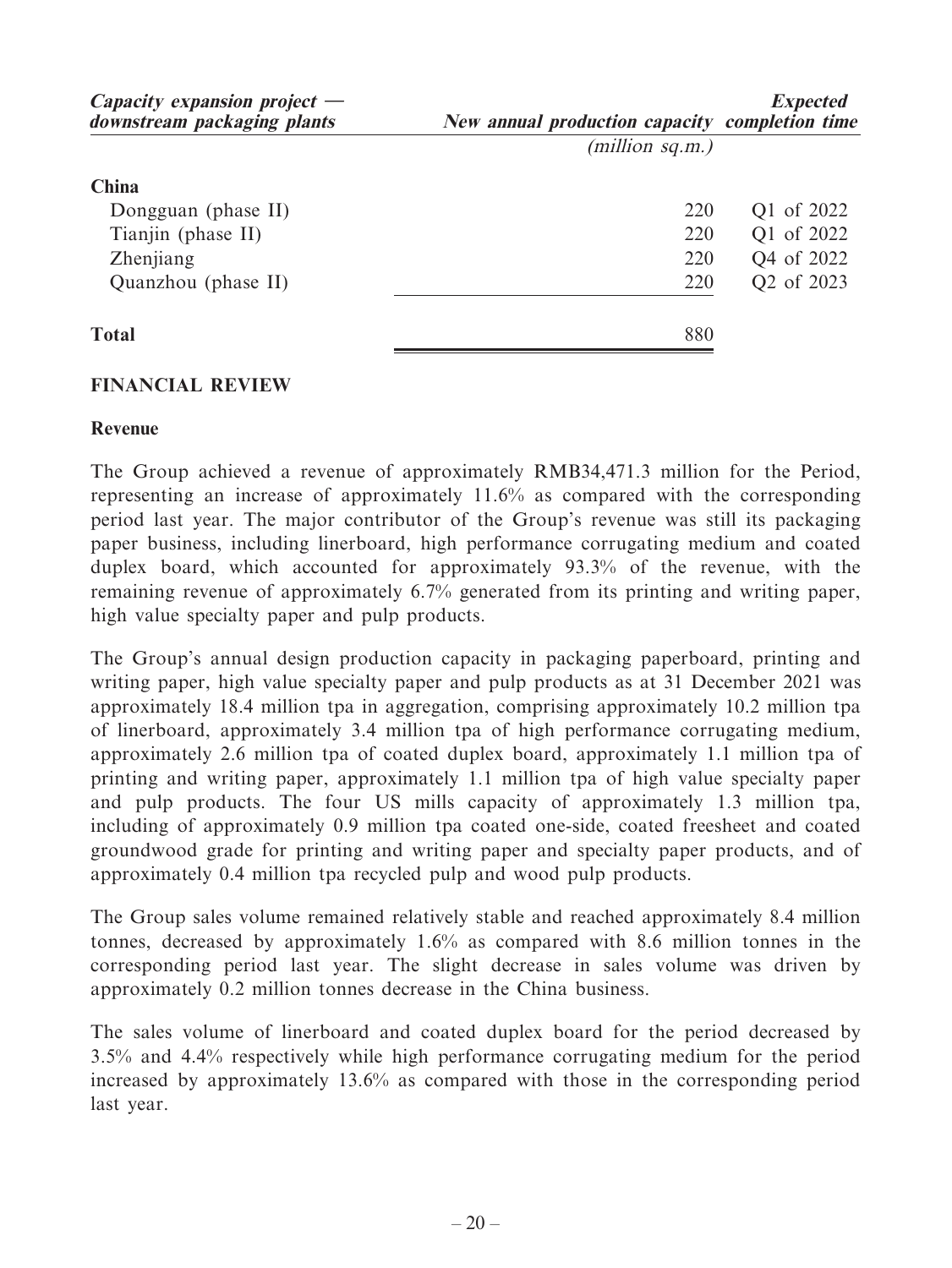The majority of the Group's revenue continued to be realised from the China market, in particular from the linerboard and high performance corrugating medium sectors. For the Period, revenue related to China consumption represented 91.3% of the Group's total revenue, while the remaining revenue of 8.7% represented sales recorded in other countries.

During the Period, revenue from the Group's top five customers in aggregate accounted for approximately 7.2% (six months ended 31 December 2020: 7.4%) of the total revenue, with that to the single largest customer accounted for approximately 3.2% (six months ended 31 December 2020: 3.1%).

# **Gross profit and Gross profit margin**

The gross profit for the Period was approximately RMB4,680.6 million, a decrease of approximately RMB1,774.5 million or 27.5% as compared with RMB6,455.1 million in the corresponding period last year. The gross profit margin decreased from 20.9% in the corresponding period last year to approximately 13.6% for the Period mainly due to the increase in the selling price of the products was much slower than the increase in the cost of raw materials for the Period.

# **Selling and marketing costs**

Selling and marketing costs increased by approximately 2.9% from RMB921.0 million in the corresponding period last year to approximately RMB947.3 million for the Period. The total amount of selling and distribution costs as a percentage of the Group's revenue decrease from 3.0% in the corresponding period last year to approximately 2.7% in the Period.

# **Administrative expenses**

Administrative expenses increased by approximately 22.7% from RMB979.8 million in the corresponding period last year to approximately RMB1,202.4 million in the Period which was mainly contributed by additional management and administrative costs incurred to support the capacity expansion projects, mainly new bases to be constructed including Hubei, Guangxi and Malaysia Selangor bases which will commence production in the coming two years. As a percentage of Group's revenue, the administrative expenses increased from 3.2% in the corresponding period last year to 3.5% in the Period.

# **Operating profit**

The operating profit for the Period was approximately RMB2,888.3 million, representing a decrease of approximately RMB2,045.6 million or 41.5% compared with corresponding period last year. The operating profit margin decreased from 16.0% in the corresponding period last year to approximately 8.4% in the Period mainly due to the decrease in gross profit margin of the Group.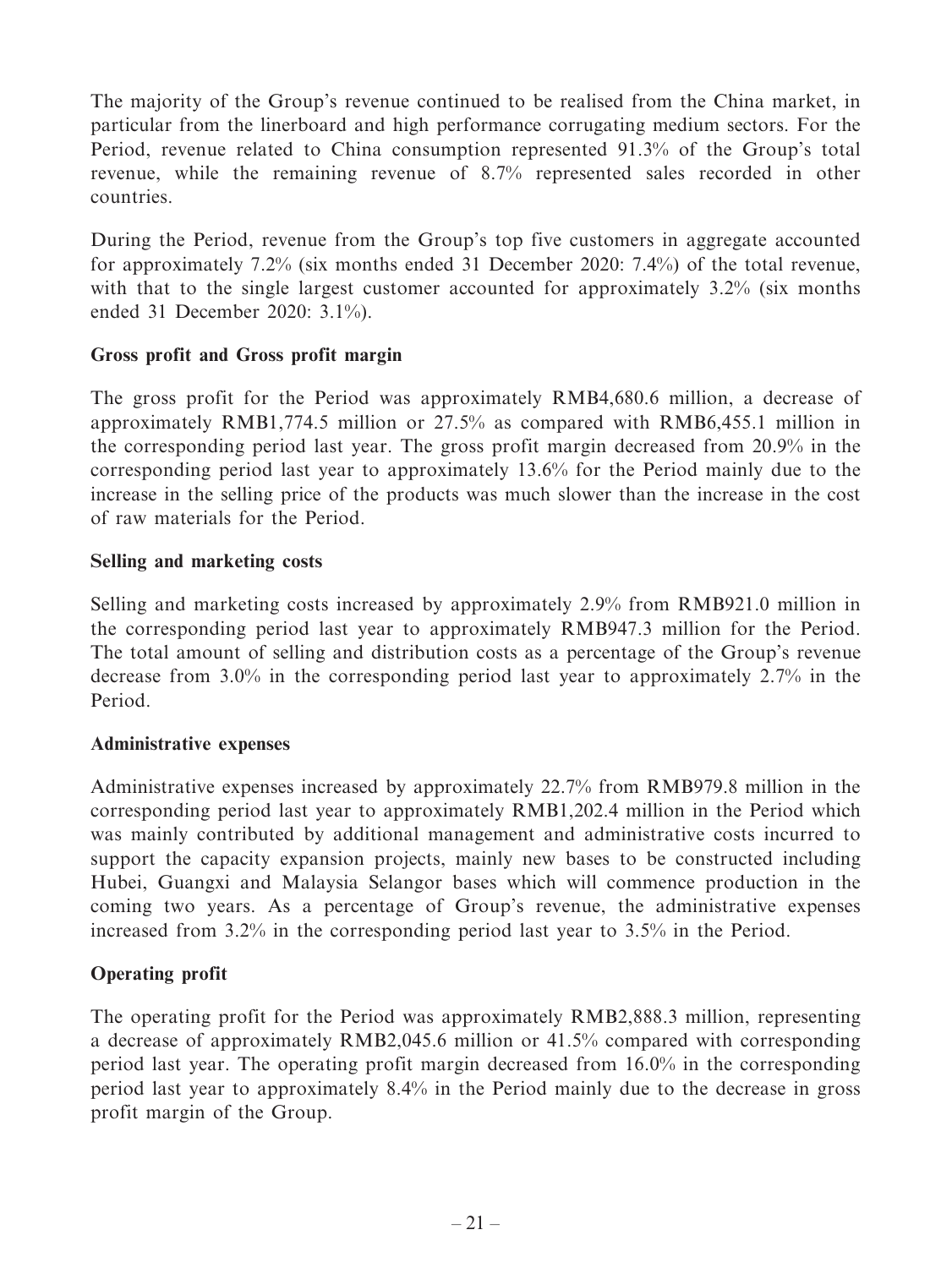### **Finance costs — net**

The net finance costs for the Period increased by approximately RMB57.4 million, or increased by 20.7% from RMB277.0 million in the corresponding period last year to approximately RMB334.4 million in the Period. The increase in finance cost was mainly contributed by the increase in total borrowing from RMB25,944.6 million as at 31 December 2020 to RMB34,738.9 million for the period.

### **Exchange gains/losses on financing and operating activities — net**

The exchange gains on operating and financing activities before tax for the Period in aggregation amounted to approximately RMB217.7 million (represented by exchange losses on operating activities before tax of approximately RMB39.0 million and exchange gains on financing activities before tax of approximately RMB256.7 million).

In the corresponding period last year, the exchange gains on operating and financing activities before tax in aggregation amounted to approximately RMB105.1 million (represented by exchange losses on operating activities before tax of approximately RMB17.6 million and exchange gains on financing activities before tax of approximately RMB122.7 million).

The aggregated exchange gains on operating and financing activities net of tax amounted to approximately RMB214.4 million for the Period as compared to the aggregated exchange gains RMB89.4 million in the corresponding period last year.

### **Income tax expense**

Income tax charged for the Period amounted to approximately RMB80.0 million and decreased by RMB790.1 million or 90.8% as compared with the corresponding period last year.

In accordance with the Enterprise Income Tax Incentive Circular which issued by the Ministry of Finance, the State Administration of Taxation, National Development and Reform Commission and Ministry of Ecology and Environment on 16 December 2021, an enterprise, which uses the raw materials under the catalogue to produce recycled resource products under the catalogue and the products meet the national or industrial standards, is entitled to incentive tax arrangement such that only 90% of the sales revenue of the products is subject to the calculation of the taxable income. The Group's certain sales of recycled products qualify for the incentive tax arrangement and therefore 10% of such Group's revenue from sales of recycled products was deducted from the taxable income of the Group in the calculation of CIT from 1 January 2021 onwards.

The estimated benefit from this tax incentive amounting to RMB395.3 million was included in the determination of the current income tax charge for the six months ended 31 December 2021 (Corresponding period last year: Nil).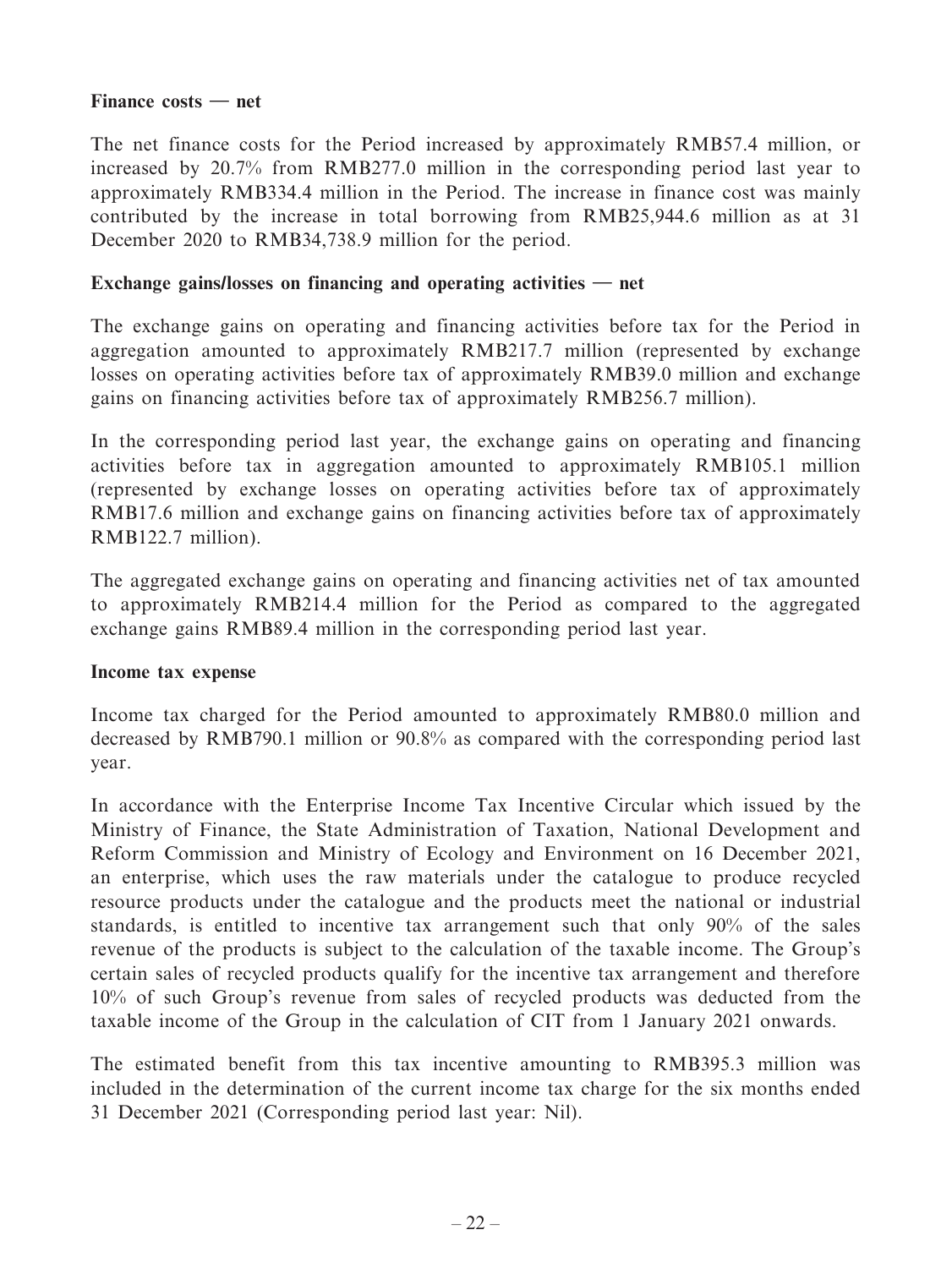If the tax incentive were excluded, the Group's effective tax rate (income tax expense divided by profit before income tax for the Period) was approximately 16.5% in the Period as compared to 17.8% in the corresponding period last year.

# **Net profit**

The profit attributable to the equity holders of the Company decreased from RMB4,002.0 million in corresponding period last year to approximately RMB2,774.7 million in the Period. If the exchange gains on operating and financing activities (net of tax) of approximately RMB214.4 million were excluded, the profit attributable to equity holders of the Company for the Period decreased by approximately 34.6%, to approximately RMB2,560.3 million.

In the corresponding period last year, the profit attributable to equity holders of the Company was RMB3,912.6 million if the exchange gains on operating and financing activities (net of tax) amounted to RMB89.4 million were excluded.

# **Working capital**

The level of inventory as at 31 December 2021 increased by approximately 27.1% to approximately RMB10,439.6 million from RMB8,214.5 million as at 30 June 2021. Inventories mainly comprise of raw materials (mainly recovered paper, coal and spare parts) of approximately RMB5,234.0 million and finished goods of approximately RMB5,205.6 million.

The turnover days for raw materials (excluding spare parts) and finished products were approximately 24 days and 32 days respectively during the Period, compared with 27 days and 13 days in the same period last year.

The trade and bills receivables as at 31 December 2021 were approximately RMB4,971.6 million, decreased by approximately 21.9% from RMB6,365.5 million as at 30 June 2021. The turnover days of trade receivables were approximately 19 days, compared with 23 days in the same period last year.

The trade and bills payables were approximately RMB5,246.5 million as at 31 December 2021, increased by approximately 20.6% from RMB4,349.6 million as at 30 June 2021. The turnover days of trade and bills payable were approximately 32 days, compared with 41 days in the same period last year.

# **Liquidity and financial resources**

The working capital and long-term funding required by the Group during the Period primarily comes from its operating cash flows and bank borrowings, while the Group's financial resources are used in its capital expenditures, operating activities and repayment of borrowings.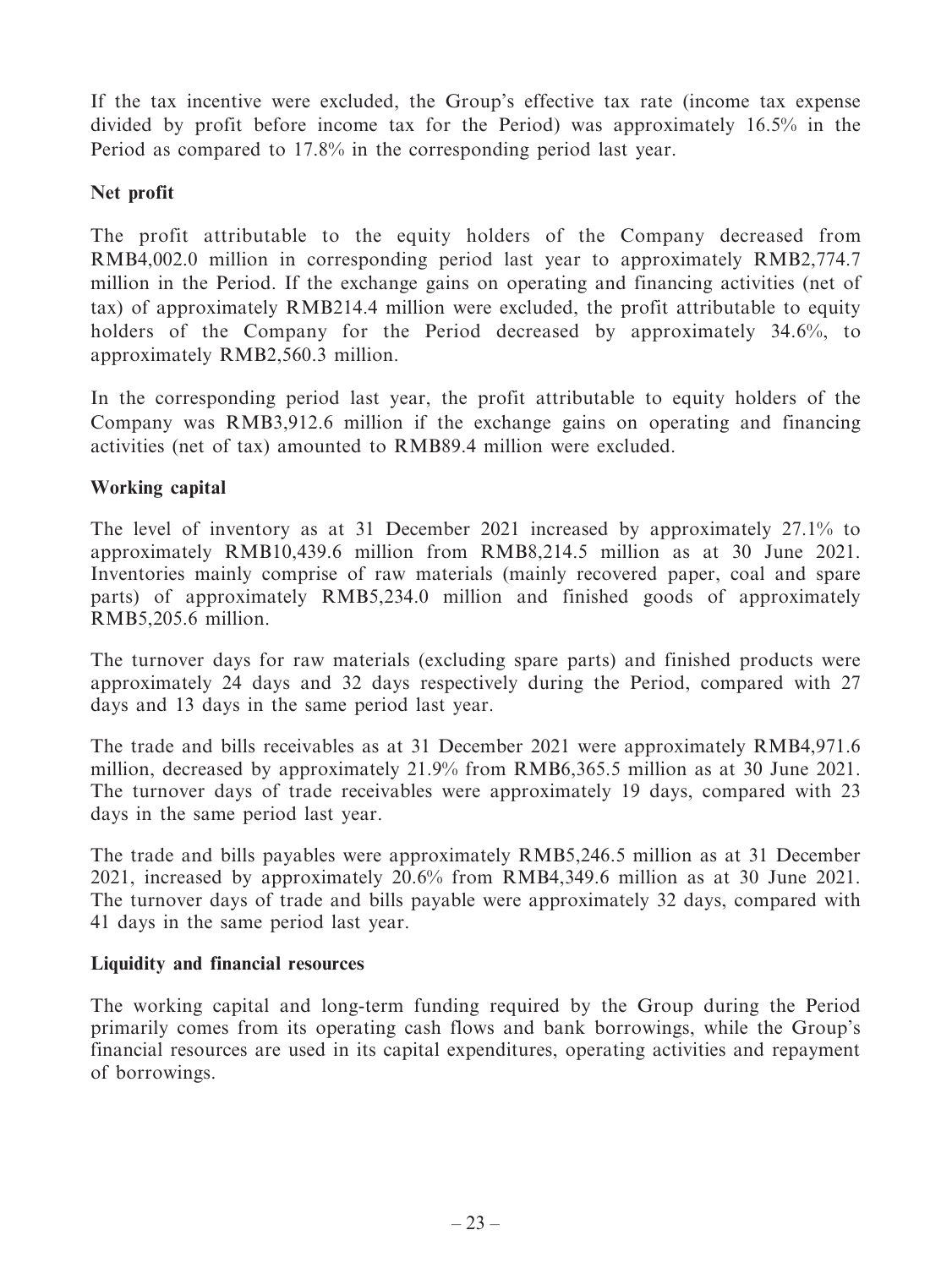In terms of the Group's available financial resources as at 31 December 2021, the Groups had bank and cash balances, short-term bank deposits and restricted cash amounted to approximately RMB8,226.9 million and total undrawn bank facilities of approximately RMB66,610.5 million.

As at 31 December 2021, the shareholders' funds were approximately RMB47,637.5 million, an increase of approximately RMB1,241.8 million or approximately 2.7% from that as at 30 June 2021.

### **Treasury policies**

The Group has established a treasury policy with the objective of achieving better control of treasury operations and lowering cost of funds. Therefore, funding for all its operations and foreign exchange exposure have been centrally reviewed and monitored at the Group level. To manage the Group's exposure to fluctuations in foreign currency exchange rates and interest rates on specific transactions, foreign currency borrowings, currency structured instruments and other appropriate financial instruments will be used to hedge material exposure.

It is the policy of the Group not to enter into any derivative products for speculative activities.

The treasury policies followed by the Group aim to:

### **(a) Minimise interest risk**

This is accomplished by loan re-financing and negotiation. The Board will continue to closely monitor the Group's loan portfolio and compare the loan margin spread under its existing agreements against the current borrowing interest rates under different currencies and new offers from banks.

### **(b) Minimise currency risk**

In view of the current volatile currency market, the Board closely monitors the Group's foreign currency borrowings and will consider arranging for monetary and interest rate hedge at appropriate time to mitigate the corresponding risk. As at 31 December 2021, total foreign currency borrowings amounted to the equivalent of approximately RMB17,956.1 million and loans denominated in RMB amounted to approximately RMB16,782.8 million, representing approximately 51.7% and 48.3% of the Group's borrowings respectively.

# **FUTURE OUTLOOK**

Looking ahead in 2022, the global pandemic, multilateral trade relations, interest rate hike, energy and environmental protection will be crucial to the economy and the development of the manufacturing industry. Driven by various uncertainties, the Group will closely monitor the market development and make every effort to maximize its capacity utilization. In addition to various measures for reducing costs and increasing revenue, flexible procurement policy will be adopted for raw materials with stringent control over product quality. Meanwhile, we will comprehensively establish our fully-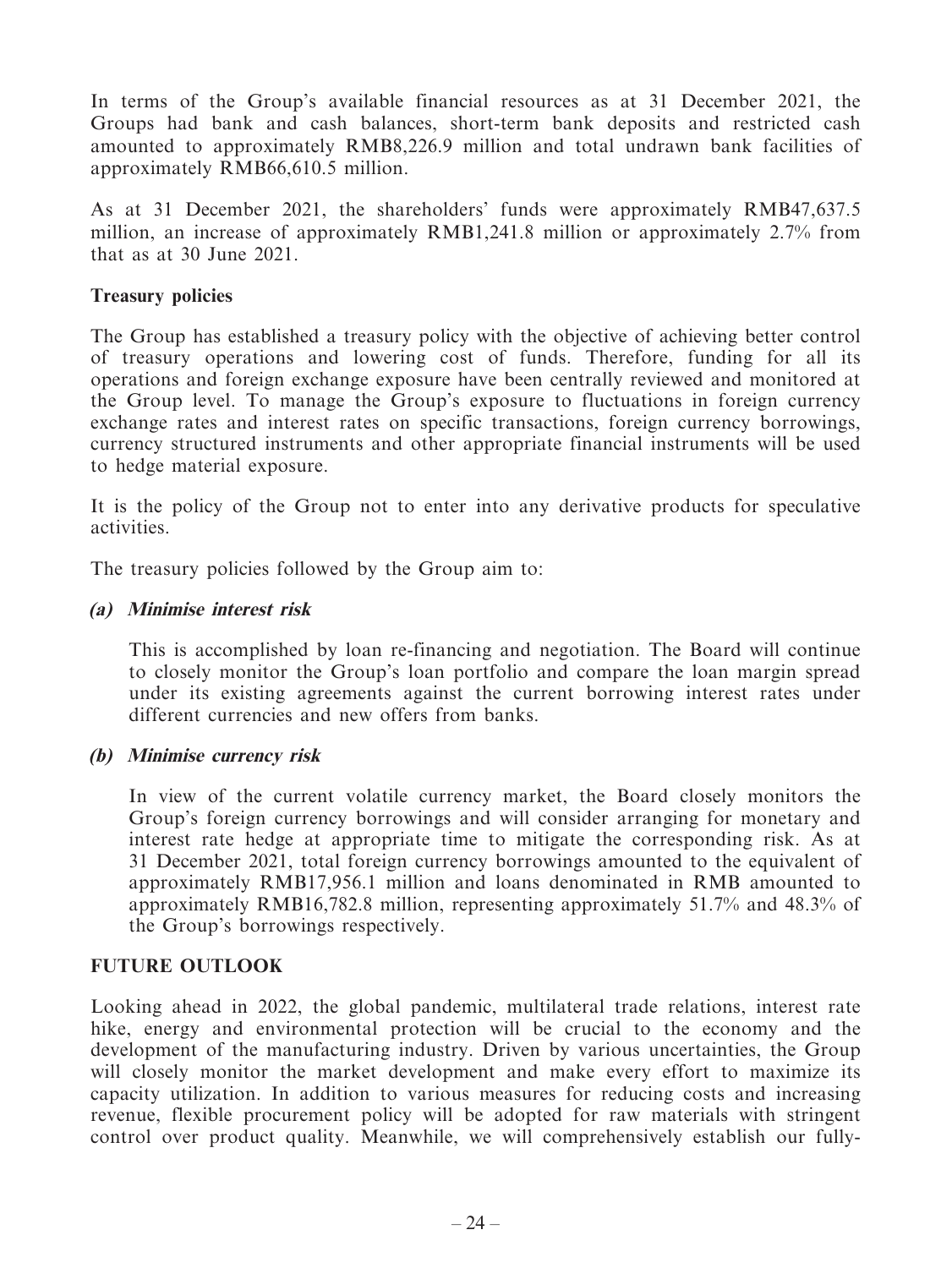integrated production chain layout to get well-positioned for the upgrade and transformation of both raw material mix and product portfolio in the future. Facing the economic measures implemented by the government for boosting industrial development, e-commerce development and the "plastic ban", we will take a proactive approach to seize the arising opportunities rather than being passive, in order to further increase our market share. Giving full play to the economies of scale as the leading enterprise, we will maintain proper management of liabilities and working capital while strengthening digitalization, innovation and environmental protection management, which would ultimately enhance the overall profitability.

# **INTERIM DIVIDEND**

The Board has declared and approved an interim dividend of RMB8.0 cents (equivalent to approximately HK9.8 cents) per share for the Period, which is expected to be paid to the shareholders by post on or about Friday, 8 July 2022. The dividend will be paid to the shareholders whose names appear on the register of members of the Company at the close of business on Wednesday, 22 June 2022. The translation of RMB into Hong Kong dollars is made at the exchange rate of HK\$1.00 to RMB0.81372 as at 22 February 2022 for illustration purpose only. The actual translation rate for the purpose of dividend payment in Hong Kong dollars will be subject to exchange rate at the remittance date.

# **CLOSURE OF REGISTER OF MEMBERS**

For the purpose of ascertaining shareholders' entitlement to the interim dividend, the register of members of the Company will be closed from Monday, 20 June 2022 to Wednesday, 22 June 2022, both days inclusive, during which period no transfer of shares will be registered. In order to qualify for the interim dividend, all transfer documents accompanied by the relevant share certificates must be lodged for registration with the Company's Hong Kong Branch Share Registrar, Tricor Investor Services Limited, at Level 54, Hopewell Centre, 183 Queen's Road East, Hong Kong not later than 4:30 p.m. on Friday, 17 June 2022.

# **PURCHASE, SALE OR REDEMPTION OF THE COMPANY'S LISTED SECURITIES**

Neither the Company nor any of its subsidiaries purchased, sold or redeemed any of the Company's listed securities for the Period.

# **AUDIT COMMITTEE REVIEW**

The audit committee of the Company, which comprises three independent non-executive directors, has reviewed with Company's management the accounting principles and practices adopted by the Group and discussed internal controls and financial reporting matters of the Group for the Period.